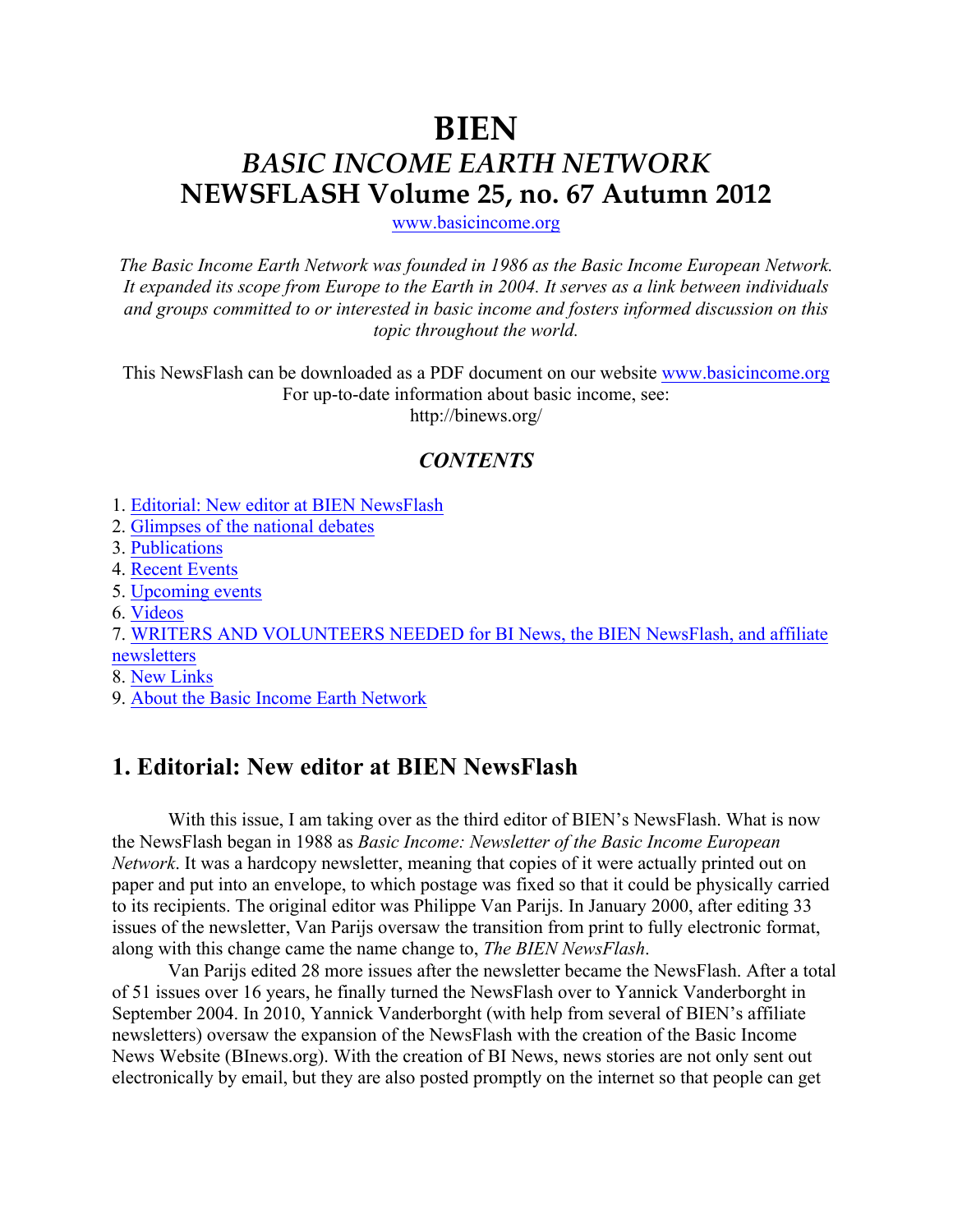news on basic income regularly. Vanderborght edited 38 issues of the *NewsFlash* over eight years, and stepped down from his position as editor in September 2012.

At that time, BIEN's General Assembly elected me to take over as News Editor. My name might be familiar to readers of the *NewsFlash* because I have been editor of the USBIG Newsletter since January 2000. As USBIG Newsletter editor, I have regularly contributed stories to the *NewsFlash*, and I have co-edited BI News. My editorship involves a further integration of BI News, the *NewsFlash*, and at least some of BIEN's affiliate newsletters. The USBIG Newsletter will now become the US National edition of the *NewsFlash*, including some overlapping content and national content likely to be of interest only to U.S. readers. Other affiliates of BIEN might begin producing their own national editions of the *NewsFlash* as early as next year. The BIEN NewsFlash will focus on international news and local stories that are likely to be of interest to readers in many different countries. The affiliate edition(s) will focus on national and regional news while including whatever stories from the international edition are most likely to be of interest to people in that country.

The new editorship and integration will likely come along with a new and evolving format. The *NewsFlash* is now written largely by a team of volunteers, after having been a oneperson operation for more than two decades. I am not sure exactly what changes and in store, but I look forward to seeing what happens next.

-Karl Widerquist, Quick Bites Café, Doha Qatar, November 2012

### **2. Glimpses of the national debates**

#### ALASKA, UNITED STATES: This year's dividend is the smallest since 2005

#### [USBIG – November 2012]

Alaska distributed its yearly Permanent Fund Dividend (PFD) on October 4, 2012. The amount was disappointing, only \$878—down from last year's dividend of \$1,174 and the smallest dividend since 2005. The 2012 dividend was only the second dividend in the last 20 years to be below \$900, and it is well below the all-time highest dividend of \$2,069 in 2008 (\$3269 including a one-time supplement the state added to the 2008 dividend).

The PFD is a sort of a yearly, variable basic income, given to all U.S. citizens (men, women, and children) who fill out a form showing that they meet the state's residency requirement for eligibility. This year nearly 650,000 Alaskans received the dividend. It is financed by the Alaska Permanent Fund (APF), which is a sovereign wealth fund owned by the state and financed in turn by the accumulated savings from the state's oil exports. The dividend varies considerably from year-to-year because the amount is calculated from a complex formula averaging the last five years of returns to the fund. The dividend is down this year because of the poor performance of international stock and bond markets over the last five years.

For more recent stories on Alaska's PFD, see the following stories:

"This year's dividend is the smallest since 2005"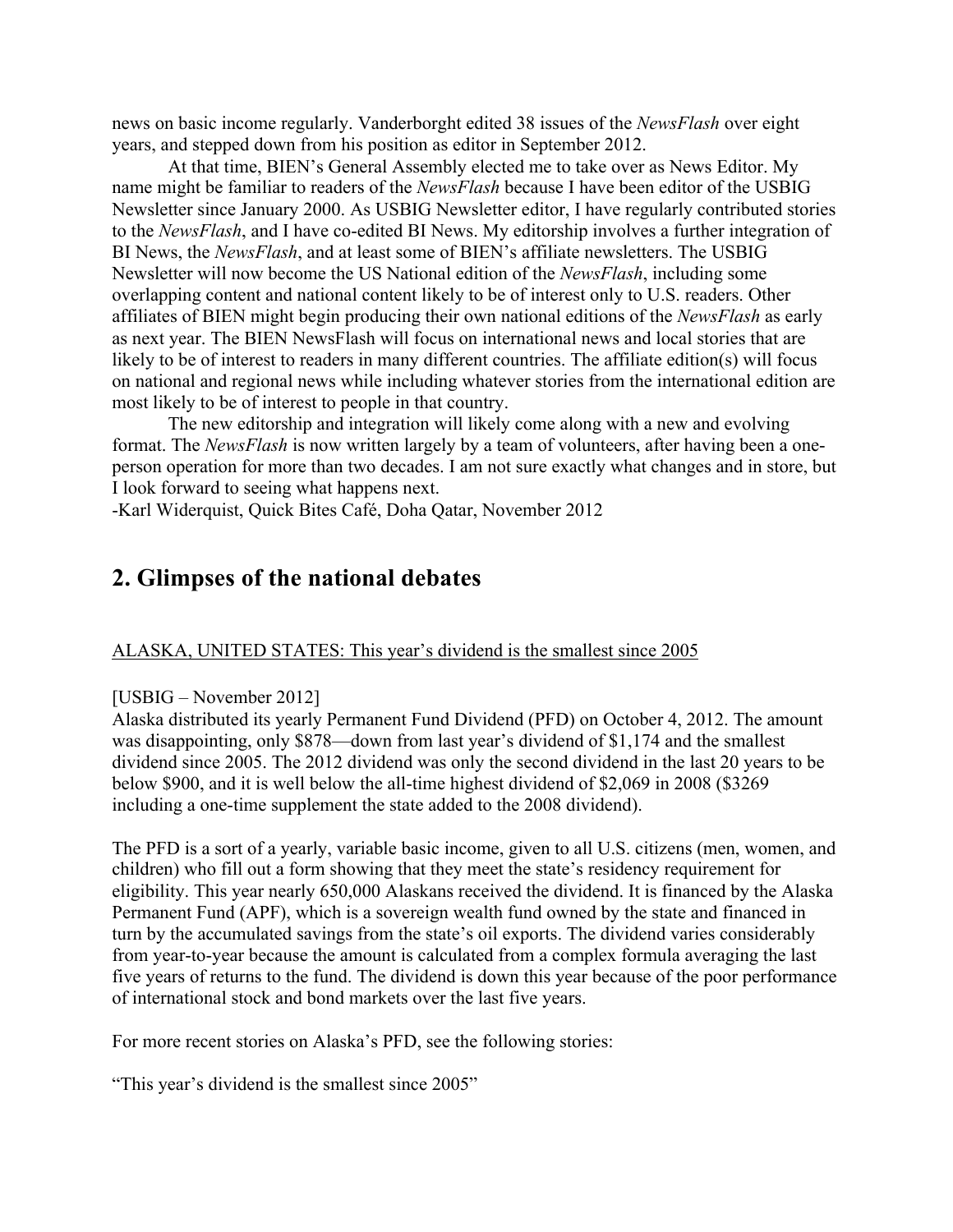Karl Widerquist, *Alaska Dividend Blog*, November 26, 2012 http://usbig.net/alaskablog/2012/11/this-year%E2%80%99s-dividend-is-the-smallest-since-2005/

"Alaskans to get \$878 in yearly oil wealth payout" By Rachel D'Oro Associated Press, September 18, 2012 http://bigstory.ap.org/article/amount-annual-alaska-dividend-be-announced

"Smaller Alaska dividend check likely to disappoint ... for good reason" Carey Restino, *Bristol Bay Time*s, Sep 20, 2012 http://www.alaskadispatch.com/article/smaller-alaska-dividend-check-likely-disappoint-goodreason

"Dividend set: Alaskans shouldn't forget fund's purpose" *Fairbanks Daily News-Miner Editorial* Sep 18, 2012 http://newsminer.com/view/full\_story/20186798/article-Dividend-set--Alaskansshouldn%E2%80%99t-forget-fund%E2%80%99s-purpose?instance=home\_opinion\_editorial

"2012 Permanent Fund Dividend is \$878" *SIT News Ketchikan, Alaska*, September 18, 2012 http://www.sitnews.us/0912News/091812/091812\_pfd.html

"Permanent Fund Dividend Lowest Since 2005" Russ Slaten, *Your Alaska Link*, Sep 19, 2012 http://www.youralaskalink.com/news/Permanent-Fund-Dividend-Lowest-Since-2005- 170382336.html

"With Alaska's higher costs, dividends won't go far" Mark Thiessen, *Associated Press*, Sep 18, 2012 http://www.businessweek.com/ap/2012-09-18/with-alaskas-higher-costs-dividends-wont-go-far

"PFDs still good for business, but not like the glory days" Jeff Richardson, *Fairbanks Daily News-Miner*, Sep 19, 2012 http://newsminer.com/bookmark/20198521-PFDs-still-good-for-business-but-not-like-the-glorydays

"Happy Socialist Money Grab Day, Alaska!" Jeanne Devon, *the Mudflats*, September 19, 2012 http://www.themudflats.net/?p=33271

"By the numbers: Alaska Permanent Fund Dividend" Eric Christopher Adams, *The Alaska Dispatch*, Sep 18, 2012 http://www.alaskadispatch.com/article/numbers-alaska-permanent-fund-dividend

"Alaskans donate \$2.2 million from PFDs using Pick.Click.Give." *Alaska Dispatch*, Oct 06, 2012 http://www.alaskadispatch.com/article/alaskans-donate-22-million-pfds-using-pickclickgive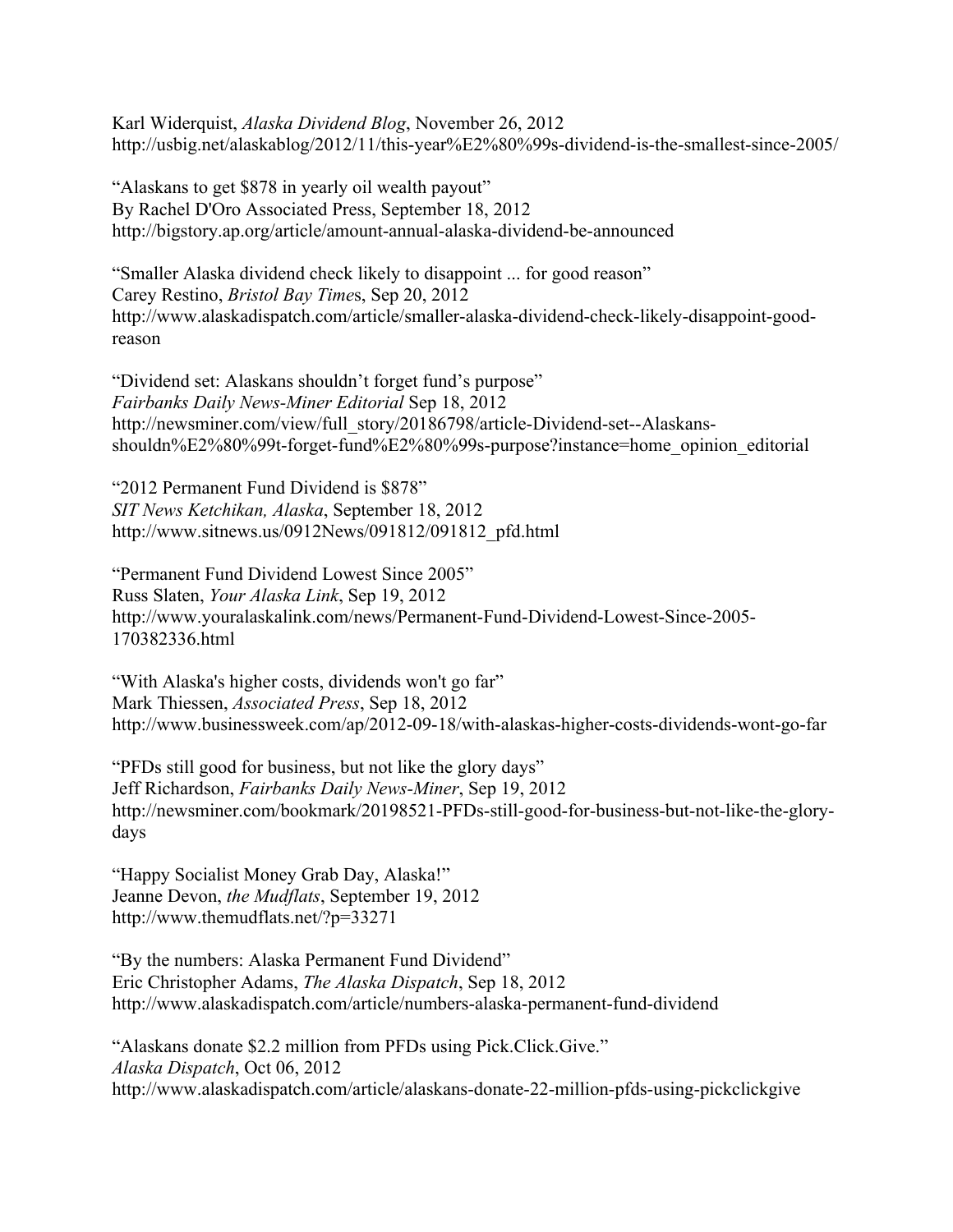"Count the ways Alaskans spend their \$878 Permanent Fund check" *Alaska Dispatch*, Oct 05, 2012 http://www.alaskadispatch.com/article/count-ways-alaskans-spend-their-878-permanent-fundcheck

"It's time to cut state spending: The numbers show future has arrived" Bradford Keithley, *Fairbanks Daily News-Miner*, Oct 07, 2012 http://newsminer.com/view/full\_story/20385563/article-It-s-time-to-cut-state-spending--Thenumbers-show-future-has-arrived?instance=home\_opinion\_community\_perspectives

PFD program generates record amount for Alaska nonprofits *Anchorage Daily News*, October 5, 2012 http://www.adn.com/2012/10/05/2652015/pfd-program-generates-record-amount.html

#### BELGIUM, FINLAND, AND SLOVENIA: BIEN officially recognizes three new affiliate

networks

[BIEN - September 27, 2012]

During its general assembly of September 16th, 2012, the Basic Income Earth Network officially recognized three new affiliate networks. BIEN now has no less than 20 affiliates. The three new BIEN national networks are all located in Europe:

Belgium: http://basicincome.be/ (available in Dutch, French, German, and English)

Finland: http://perustulo.org/

Slovenia: contact address is valerija korosec@yahoo.com (see also the programme of a conference to be organized in Ljubljana on October 11-12, 2012: http://www.inovum.si/ubi/en)

The BIEN General assembly was held within the framework of BIEN's 14th international conference in Munich, Germany.

#### CANADA: Green Party Leader Endorses Basic Income

[Jenna van Draanen - BICN - November 2012]

Elizabeth May, the leader of the Green Party in Canada and an MP in British Columbia recently endorsed basic income. The endorsement of a "Guaranteed Livable Income" came through a press release on October 17, the United Nations (UN) International Day for the Eradication of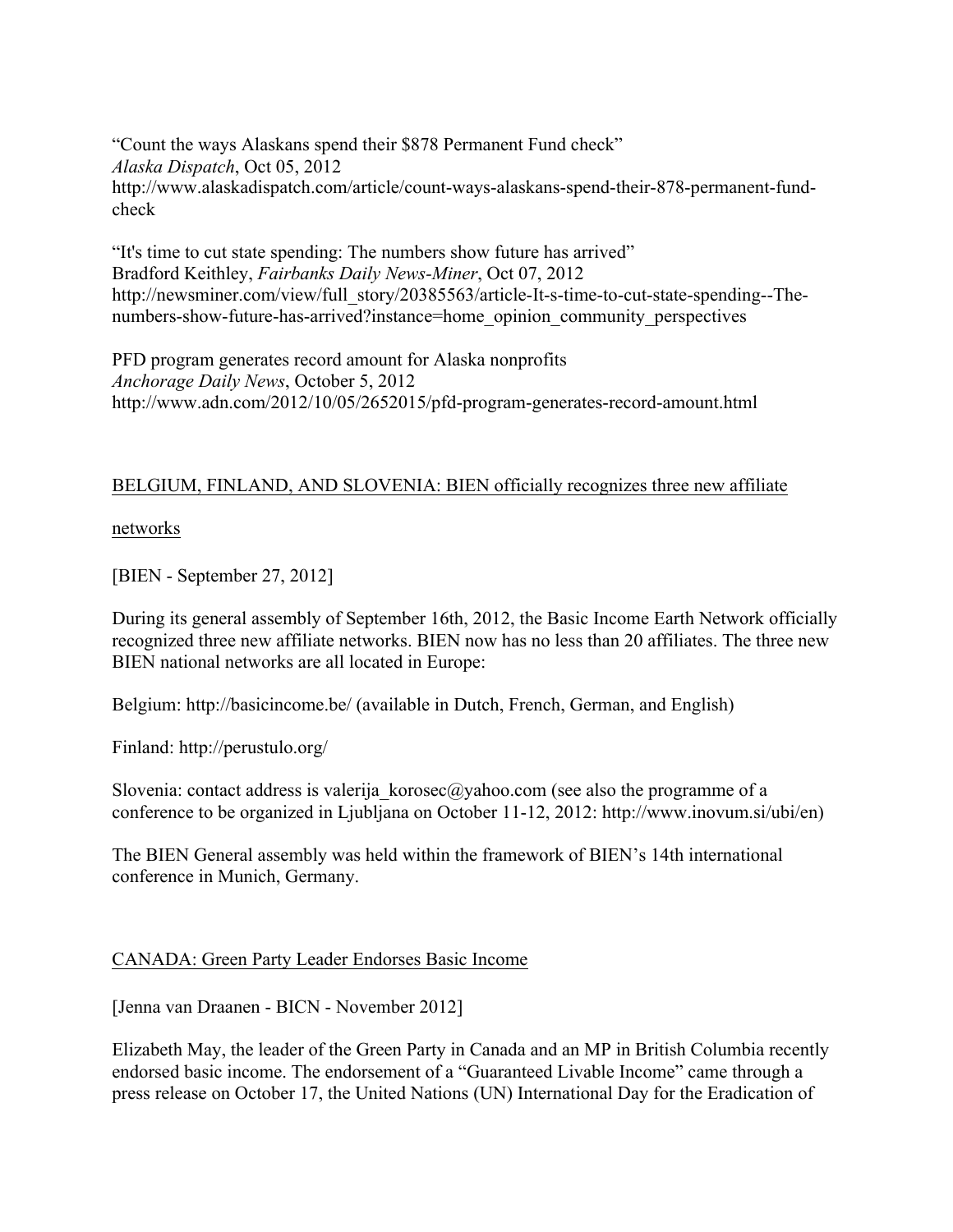Poverty. May's press release reminds her audience that the Green Party is the only political party in Canada to advocate for a basic income as a means to eradicate poverty. The endorsement occurring on the International Day for the Eradication of Poverty is an apt response to the UN resolution for all member states to create and implement concrete strategies to eliminate poverty.

More about her remarks can be found online at:

http://www.canadianprogressiveworld.com/2012/10/18/elizabeth-may-calls-for-a-guaranteedlivable-income-in-canada/

#### INDIA: Basic Income Pilot Project Finds Positive Results

#### [USBIG – September 2012]

Over more than a year, India's Self Employed Women's Association (SEWA) with support from UNICEF has been conducting a cash transfer pilot project in rural villages. They have just released some of their preliminary findings, and results are extremely encouraging. The study was conducted in 20 rural villages in India. Adult residents of 8 of those villages received a cash transfer of 200 Rupees (about US\$3.75) per month. Children received 100 Rupees. Residents of the other 12 villages were observed as a "control group" as in a medical trial. The money was distributed unconditionally. Residents were told they could do whatever they wanted with the money.

Positive results were found in terms of nutrition, health, education, housing and infrastructure, and economic activity. The researchers found that the cash transfer group spent significantly more on eggs, meat, and fish than the control group. Researchers found a positive impact on health and access to medical treatment. The most visible impact of the study was on educational attainment. Researchers found increased spending on school-related items such as school uniforms, school fees, shoes for school, books, school supplies, and private tuition. School attendance in the cash transfer villages shot up, three times the level of the control villages. Performance in school improved significantly relative to control villages. There was increased investment in housing, such as the installation of in-door plumbing. Twice the number of cash transfer households started new activity over the study period as those in non-cash transfer villages.

SEWA has released a video explain the results and including interviews with participants in the study. This video explains the results of the Indian basic income pilot project. It includes interviews with participants in the study. http://www.youtube.com/watch?v=ItkZ5b-C3Nw&feature=youtu.be

See also the story in the video section below.

#### NAMIBIA: United Nations special rapporteur calls for implementation of BIG

[USBIG – October 2012]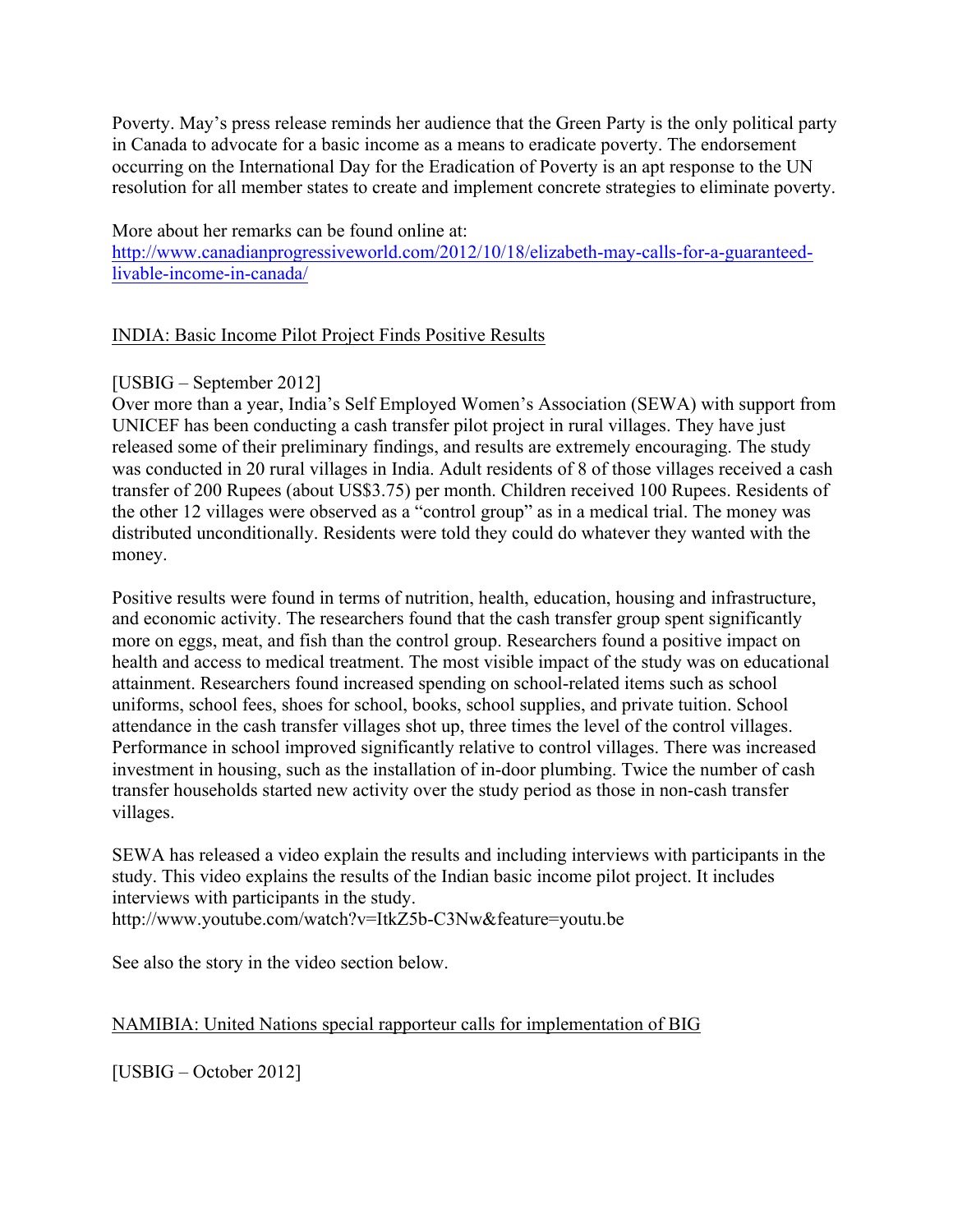According to *the Namibian*, the United Nations (UN) special rapporteur on extreme poverty and human rights, Magdalena Sepulveda, has called on the Namibian government "to put aside prejudices against the poor and implement the Basic Income Grant (BIG) as soon as possible." A rapporteur is "a person appointed by an organization to report on the proceedings of its meetings." The Namibian reports that Sepulveda arrived in Namibia on October 1, and toured several regions where she met with government officials, civil society organizations and communities living in poverty.

For more info go to: http://www.namibian.com.na/index.php?id=28&tx\_ttnews[tt\_news]=102841&no\_cache=1

#### THE NETHERLANDS: Elections 2012 - No entrance to Basis Income

[Robin Ketelaars – Vereniging Basisinkomen (the Netherlands) – September 2012]

The elections of September 12, 2012 in the Netherlands were characterized by many debates in the media: radio, television, magazines and newspapers. The elections resulted in 21,176 votes for parties endorsing an Unconditional Basic Income (UBI - OBI in Dutch), but these parties didn't get any seats in parliament.

Reporting in the election paid little attention to UBI as an issue. Stories and interviews focused on the party leaders of the major parties and some of the smaller parties in the parliament. A few new parties that seek more substantial innovations (such as direct democracy, digital civil rights and an unconditional basic income) were sparsely covered. Of course, every political party received free airtime on public broadcasting, but that was it. The polls taken in advance of the elections only concerned the established parties. The newcomers received no attention.

#### SWITZERLAND: International Labour Organization reaffirms interest in BIG

#### [Citizens Income Trust – September 2012]

On the 30<sup>th</sup> May 2012 the General Conference of the International Labour Organization reaffirmed that the right to social security is a human right and recommended that member countries should 'establish and maintain … social protection floors … Schemes providing such benefits may include universal benefit schemes, social insurance schemes, social assistance schemes, negative income tax schemes, … .'

For more information see: www.ilo.org/wcmsp5/groups/public/---ed\_norm/-- relconf/documents/meetingdocument/wcms\_183326.pdf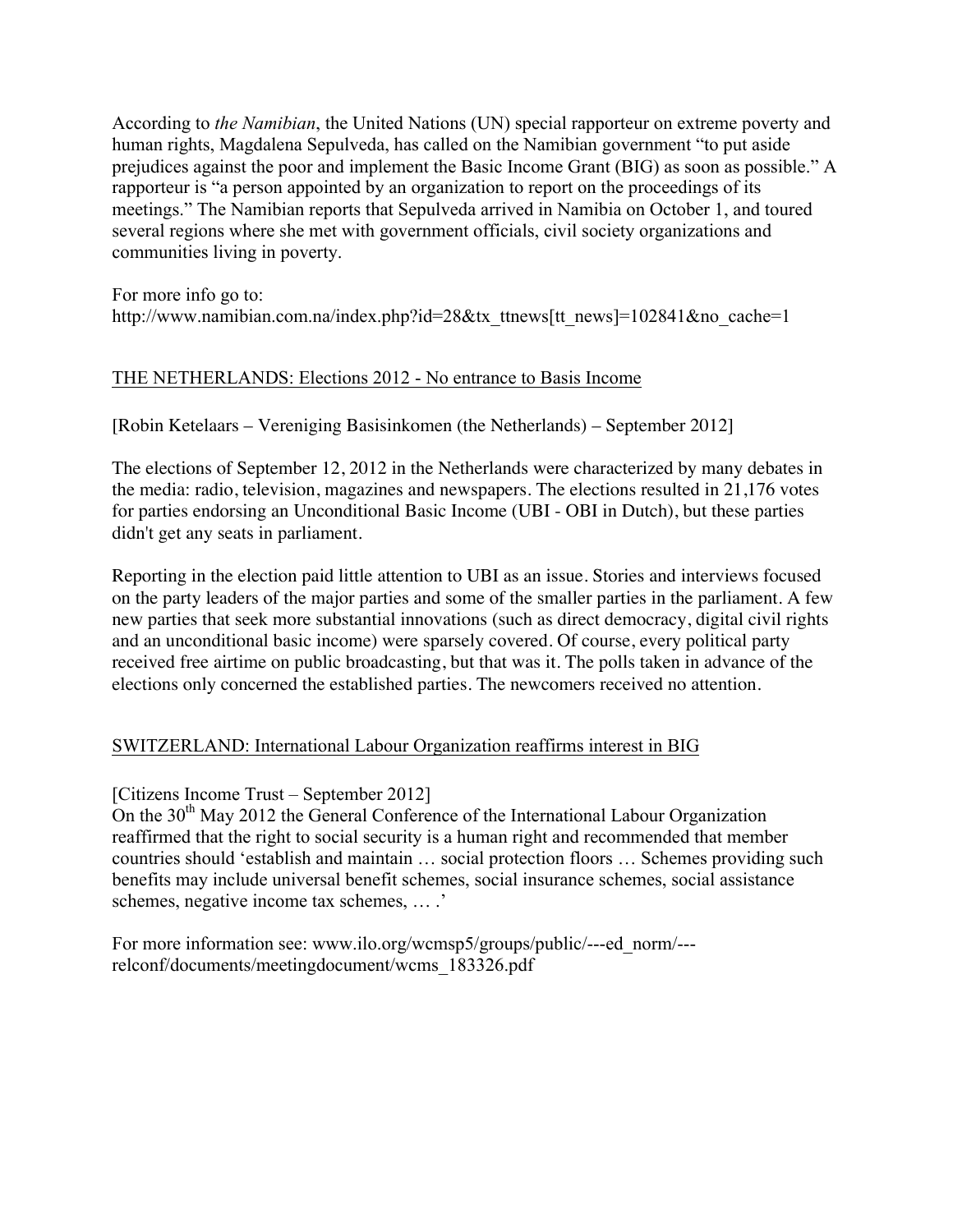# **3. Publications**

### *English*

News from Basic Income Studies

[USBIG – November 2012]

The next issue of Basic Income Studies (BIS) will be available soon. This academic, peerreviewed journal has been in a period of transition. The new publisher is De Gruyter, which acquired BIS earlier this year from Berkeley Electronic Press. The editing of the journal is being passed from Karl Widerquist and Jurgen De Wispelaeare to Louise Haagh (University of York, UK) and James Mulvale (University of Regina, Canada).

The past issues of BIS continue to be accessible at no cost at http://www.degruyter.com/view/j/bis (by pressing on "read content" button).

If you are involved in scholarly work on Basic Income, and would like to reach a broad audience of academics from many disciplines as well as policy experts and advocates, please consider submitting your manuscript to BIS.

#### Three publications agree giving money directly to the people beats quantitative easing

[USBIG – November 2012]

Brown, Ellen, "Why QE3 Won't Jump-Start the Economy—and What Would," *Web of Debt*, September 21, 2012; reprinted by *Truth Dig* Sep 22, 2012.

http://www.truthdig.com/report/item/why\_qe3\_wont\_jumpstart\_the\_economyand\_what\_would\_ 20120922//

http://www.resourceinvestor.com/2012/09/20/for-qe-ben-should-have-tried-the-helicopter

Kaletsky, Anatole, "How about quantitative easing for the people?" *Reuters Opinion*, August 1, 2012

http://blogs.reuters.com/anatole-kaletsky/2012/08/01/how-about-quantitative-easing-for-thepeople/

Hutchinson, Martin, "For QE, Ben Should Have Tried the Helicopter," *Resource Investor*, September 20, 2012 http://www.resourceinvestor.com/2012/09/20/for-qe-ben-should-have-tried-the-helicopter

Three recent U.S. editorials have argued that Quantitative Easing would be more effective and more equitable if the money was given directly to the people in the form of a basic income—if only a temporary one. Martin Hutchinson discusses the Feds goal of buying \$40 billion dollars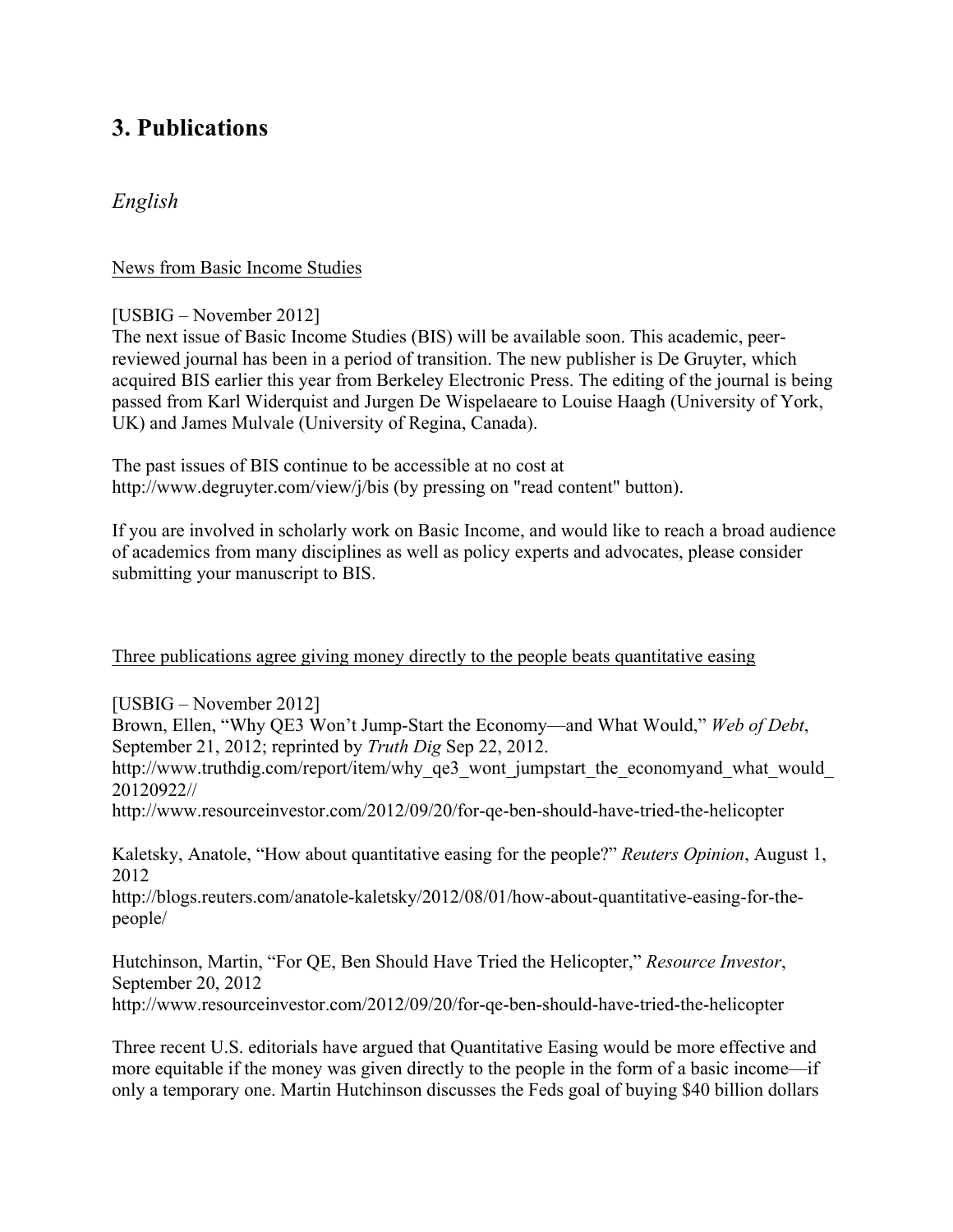worth of debt each month for as many months as it takes. He argues that for only \$31 billion dollars per month the Fed could send a \$100 check to each of the 310 million US citizens. Anatole Kaletsky argues that \$2 trillion (the amount the Fed spent on Quantitative Easing in 2009) could finance a cash dividend of "\$6,500 for every man, woman and child, or \$26,000 for a family of four." All three agree this would be a superior anti-recession policy than Quantitative Easing, which directly benefits bankers and has a lesser effect on overall economic activity.

#### Adam, Stuart and James Browne, *Reforming Council Tax Benefit*

#### [Citizens Income Trust – September 2012]

The Institute for Fiscal Studies has published a report, *Reforming Council Tax Benefit*, which reviews the Government's plan to localise Council Tax Benefit: 'Universal Credit is intended to simplify the benefit system by reducing the number of different benefits that claimants and administrators must contend with. Keeping council tax support (the means-tested benefit with the largest number of recipients) separate – and indeed allowing it to vary across the country – severely undermines this simplification. Universal Credit is also intended to rationalise work incentives by replacing a jumble of overlapping means tests with a single one, ensuring that overall effective tax rates cannot rise too high. Again, separate means tests for council tax support could undermine this, with the potential to reintroduce some of the extremely weak work incentives that Universal Credit was supposed to eliminate. It is difficult to think of reasons why the government's original plan to integrate CTB into Universal Credit was inferior to what is now being proposed' (pp.8-9). 'Achieving coherence between council tax rebates and Universal Credit is complex. The need to make the new rebates fit with Universal Credit makes local authorities' task of designing schemes, already a difficult challenge given the tight timescale, into a truly formidable one. There is nothing in the Universal Credit system that will make it straightforward to identify those who should be passported onto a full council tax rebate. That could make running a council tax rebate scheme based closely on the current system extremely challenging for local authorities … the advantages of localisation seem to be strongly outweighed by the disadvantages, particularly in the context of the welcome introduction of Universal Credit'. (p.107)

Adam, Stuart and James Browne, *Reforming Council Tax Benefit*, The Institute for Fiscal Studies, 2012 www.ifs.org.uk/publications/6183

#### Blaschke, Ronald, "From the Idea of a basic income to the political movement in Europe"

[USBIG – November 2012]

According to the Rosa Luxembourg Foundation, this paper has the following content: Short history of the idea of a basic income in Europe and the US; The idea of a basic income becomes the political call of a wide, but politically differently coined movement in Germany; The European Basic Income Movement; Market liberal and emancipatory approaches to reasoning for and design of a basic income; Occupation, welfare state and radical democratisation of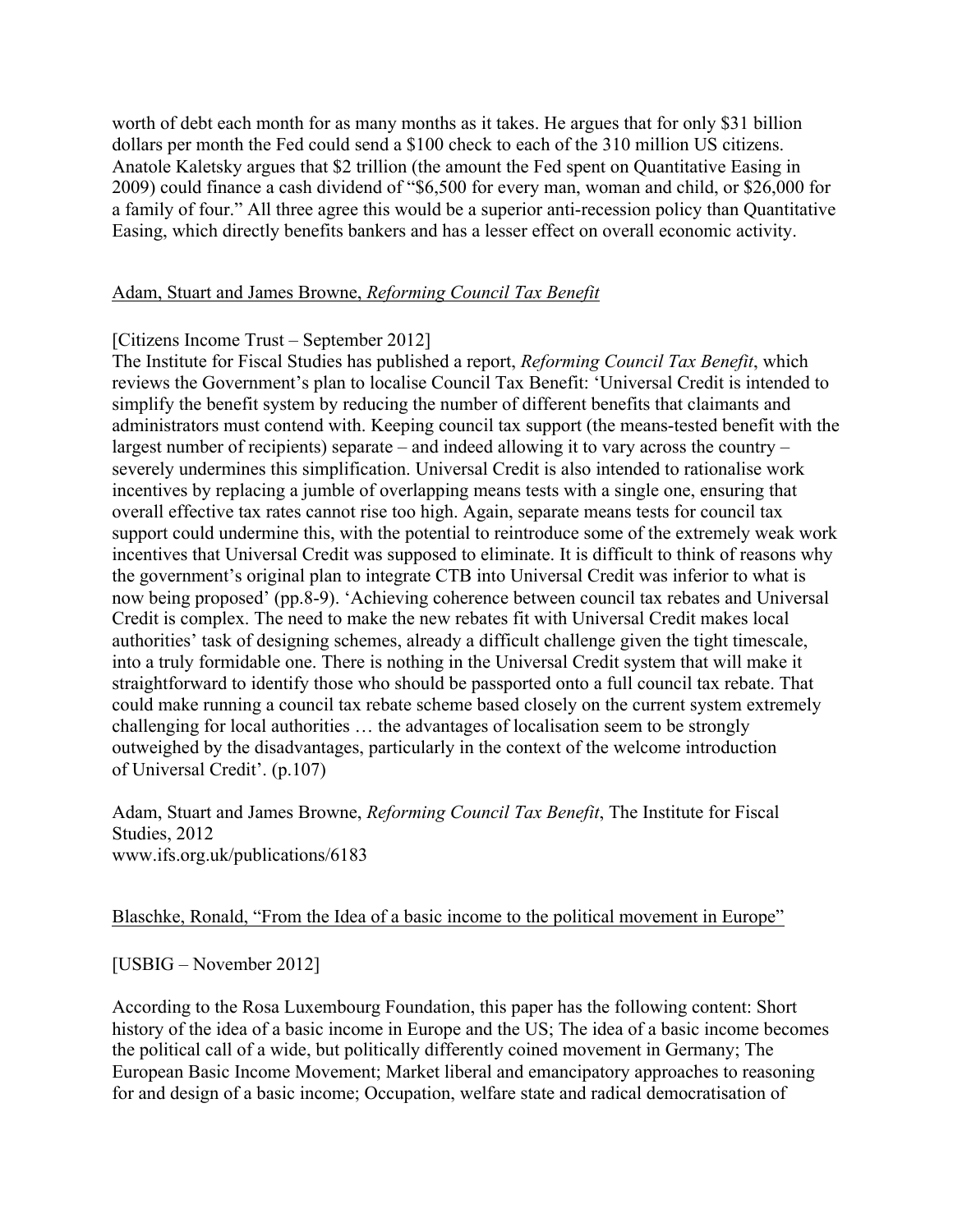society and economy; Public goods, infrastructure and services; Redistribution; Gender equality; Reduction in use of natural resources; and Global Social Rights.

Ronald Blaschke, "From the Idea of a basic income to the political movement in Europe," *The Rosa Luxembourg Foundation Papers*, August 2012 Information about the paper is online at: http://www.rosalux.de/publication/38626/from-the-idea-of-a-basic-income-to-the-politicalmovement-in-europe.html The paper is online at: Papers\_Basic-Income\_Blaschke-2012pdf.pdf

#### Broadbent, Ed. "What kind of Canada do we want?"

#### [BICN - Jenna van Draanen - October 2012]

Ed Broadbent, the former leader of Canada's New Democratic Party and the founder of the Broadbent Institute, recently wrote an opinion piece in the Toronto Star in response to a host of austerity policies that are being implemented across Canada. Broadbent wants to stimulate a national discussion on extreme income inequality and potential ways to address it.

In terms of solutions, he points to Canadians' willingness to pay higher taxes to protect social programs and calls on the government to take leadership on reducing inequality. Broadbent includes among the ways to address inequality: upgrading income security and federal support programs, a progressive taxation system, and transfers to the provinces. The piece also advocates for the promotion of jobs, investment in early childhood and post-secondary education, and protective employment legislation.

Notably, he says we should "seriously debate the concept of a Guaranteed Basic Income that ensures a minimum level of economic security for all" and points out that we already have such a system for seniors through the Guaranteed Income Supplement. This article concludes by calling on Canadians to use collective will to demand the major changes to current social and economic arrangements that will rebalance priorities in a way that works for Canada.

Broadbent, Ed. "What kind of Canada do we want?" *Toronto Star*. October 8, 2012. http://www.thestar.com/opinion/editorialopinion/article/1267780--what-kind-of-canada-do-wewant

#### Caputo, Richard K. (editor) *Basic Income Guarantee and Politics: International Experiences*

#### *and Perspectives on the Viability of Income Guarantee*, Palgrave Macmillan, August 2012

#### [USBIG – November 2012]

According to the publisher, "This exciting and timely collection brings together international and national scholars and advocates to provide historical overviews of efforts to pass basic income guarantee legislation in their respective countries and/or across regions of the globe.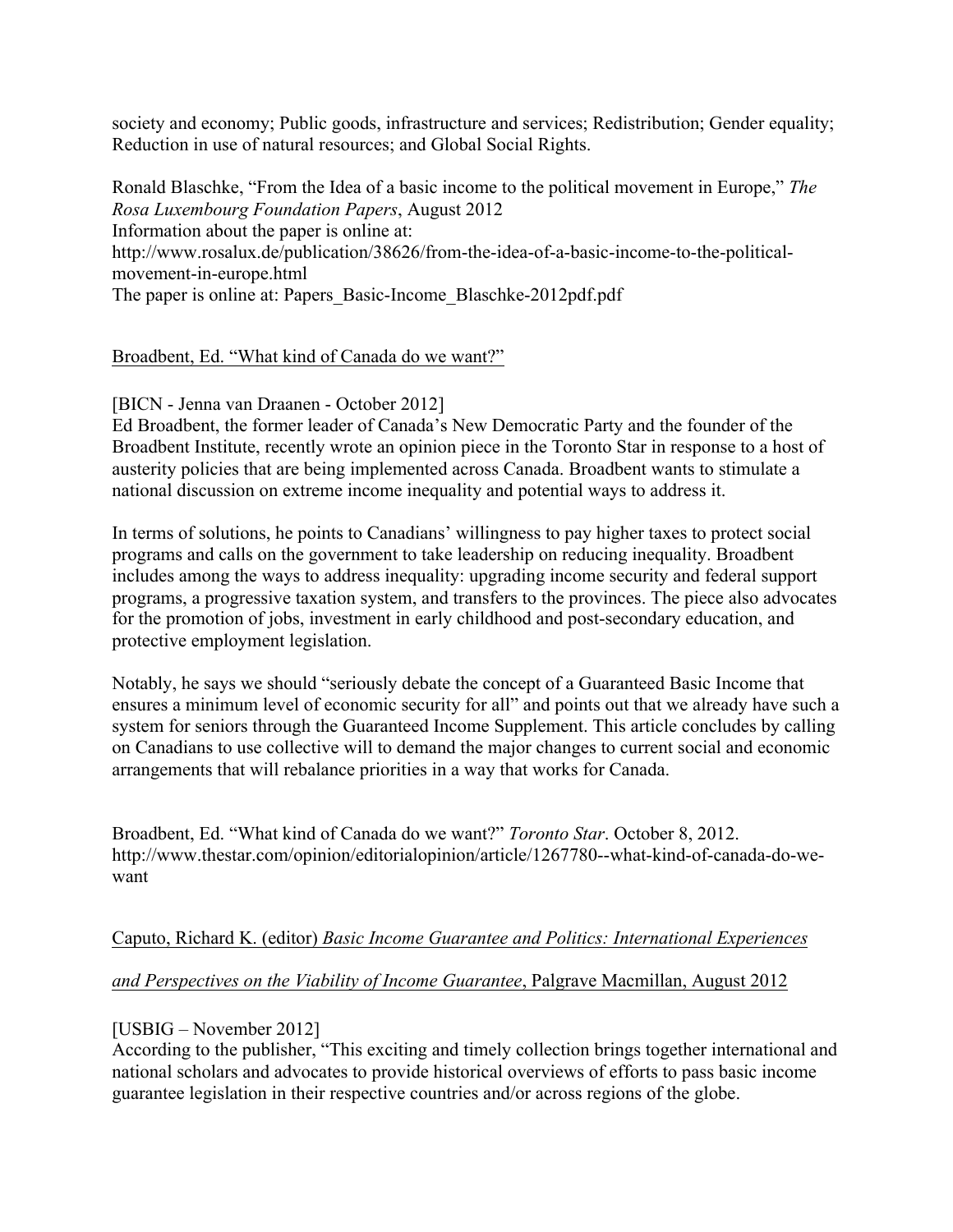Contributing authors address specific substantive issues such as: who were the main people and groups involved in support of or against such legislative efforts; what were the main reasons for the success or failure of BIG-related initiatives to date; and what the prospects are for the future. Countries discussed include Australia, Finland, Germany, Iran, Japan, Mexico, Netherlands, Spain, the UK, and the US." The publisher also quotes Greg Marston, who writes, "This book integrates careful research, political theory and practical insights in a way that no other volume on the idea of a basic income guarantee has yet done. Through engaging and thoughtful presentation of wide ranging national case studies, readers will learn a great deal about the global state of play. In an age of growing economic insecurity, the book provides a timely reminder of the possibilities income guarantee schemes offer for improving social wellbeing."

For more information go to: http://us.macmillan.com/basicincomeguaranteeandpolitics/RichardKCaputo

#### Citizens Income Trust (UK), *The Citizen's Income Newsletter*, Issue 3 for 2012

[Citizens Income Trust – September 2012]

The latest edition of the Citizens Income Newsletter contains an editorial, the research note: "A Citizen's Income scheme's winners and losers" by Malcolm Torry, a review essay: "The message of James Robertson's Future Money" by Conall Boyle," book reviews, a viewpoint: "Why Austerity is the Wrong Answer to Debt" by Geoff Crocker, and more.

Citizens Income Trust (UK), *The Citizen's Income Newsletter*, Issue 3 for 2012. http://www.citizensincome.org/

Dearlove, Cameron, "Consider guaranteed annual income to reduce poverty"

[USBIG – November 2012]

This article argues that basic income is a bold solution that could not only reduce but actually eliminate poverty.

Dearlove, Cameron, "Consider guaranteed annual income to reduce poverty," *The Record*, 19 October 2012 http://www.therecord.com/opinion/columns/article/819662--consider-guaranteed-annual-incometo-reduce-poverty

Dorling, Danny, *The no-nonsense guide to equality*

[BIEN Ireland - September 19, 2012]

This new book by Danny Dorling (University of Sheffield) includes an 8-pages discussion of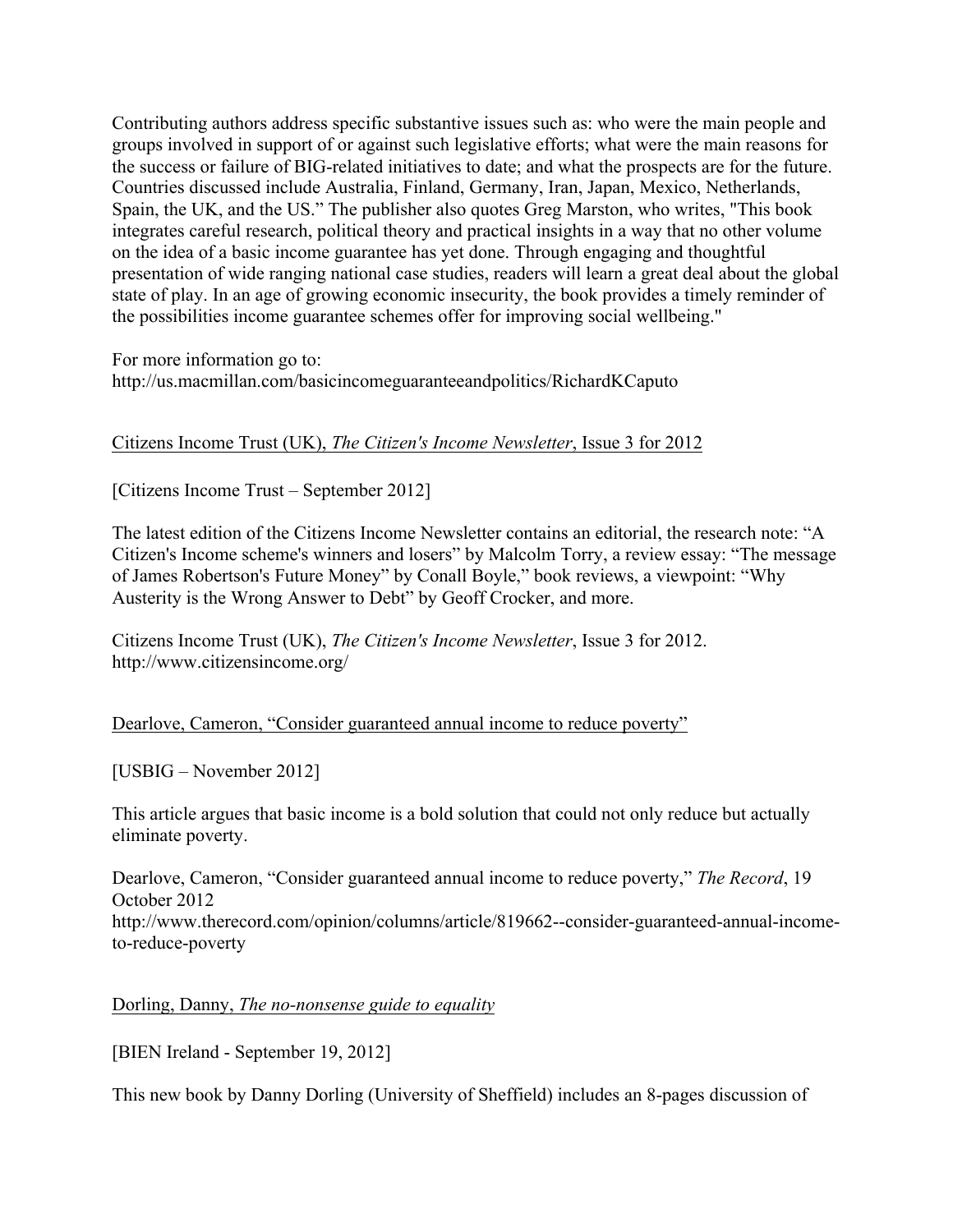basic income in the British context. Dorling seems to be very supportive of the idea, including at EU-level: "Imagine how much money would be saved", he writes, "if a basic income one day replaced all the numerous different benefit and taxation systems existing across the whole of the European Union. How else could Europe ever have a unified system of social security to go with its free movement of labor?" (p.160).

Dorling, Danny, *The no-nonsense guide to equality*, Oxford: New Internationalist. 2012 http://www.dannydorling.org/books/equality/Homepage.html

#### Ernst, Kelly, "Poverty reduction strategies are wrong-headed"

#### [USBIG – November 2012]

This article argues the a form of basic income guarantee would work better than Canada's current poverty-reduction strategies.

Ernst, Kelly, "Poverty reduction strategies are wrong-headed," *The Record*, 23 October 2012 http://www.therecord.com/opinion/columns/article/821876--poverty-reduction-strategies-arewrong-headed

#### Garcia, Marito and Charity M. T. Moore. *The Cash Dividend: The rise of cash transfer programs*

#### *in Sub-Saharan Africa*

#### [CIT - October 10, 2012]

The World Bank has published a report, "The Cash Dividend: The rise of cash transfer programs in Sub-Saharan Africa," by Marito Garcia and Charity M. T. Moore. The authors conclude: 'Much can already be learned from Sub-Saharan Africa's experience with cash transfer programs. Evaluations of unconditional programs have found significant impacts on household food consumption (for instance, Miller, Tsoka, and Mchinji Evaluation Team 2007 for Malawi's Social Cash Transfer Program; Soares and Teixeira 2010 for Mozambique's Food Subsidy Program); nonfood consumption (for instance, RHVP 2009 for Zambia's Social Cash Transfer); and children's nutrition and education (including Agüero, Carter, and Woolard 2007 and Williams 2007 for South Africa's Child Support Grant). A recent experimental evaluation found that a program for adolescent girls conditioned on their school attendance improved enrollment, attendance, and test scores in Malawi. Unconditional transfers in the same program decreased early marriage and pregnancy among girls who had already dropped out of school.' (p.8).

Garcia, Marito and Charity M. T. Moore. *The Cash Dividend: The rise of cash transfer programs in Sub-Saharan Africa*, The World Bank 2012. http://bit.ly/ct4SSA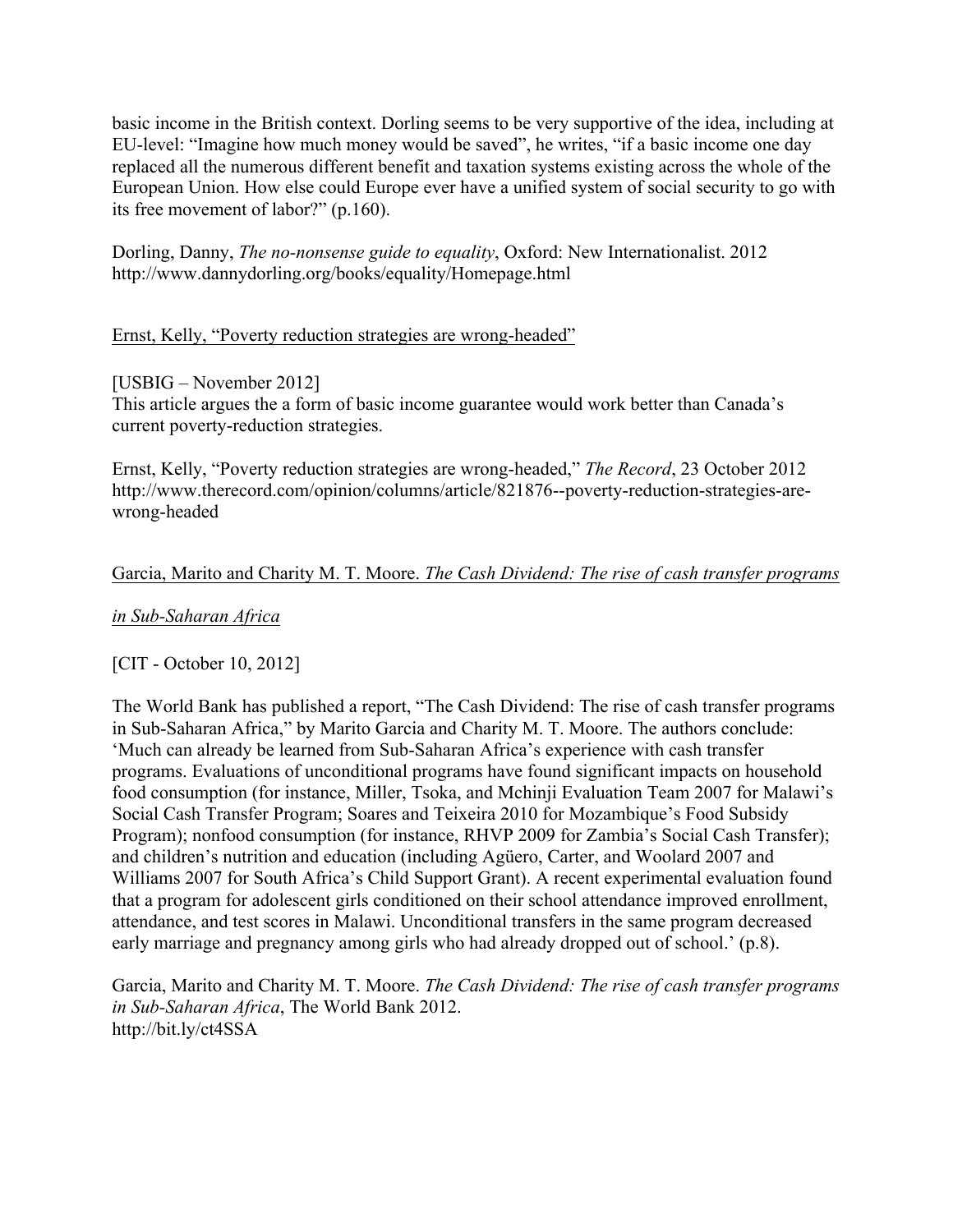#### Hirsch, Donald. Does the tax and benefit system create a 'couple penalty'?

[Citizens Income Trust – September 2012]

The Joseph Rowntree Foundation has published a new report, *Does the tax and benefit system create a 'couple penalty'?* 'The use of the MIS [Minimum Income Standard] scale, which uses research into minimum living costs to show greater economies of living in a couple than the official equivalence scales, suggests that separation penalties are larger and couple penalties smaller than those scales would suggest. Indeed, it shows no case of significant couple penalty other than in the scenario where the absent parent is able to live cheaply in social housing. Moreover, even the official scale used by the Government (the OECD scale) does not show a clear-cut economic advantage for families on low earnings to split up. In the single earner cases shown here, it shows a couple penalty in one scenario, a separation penalty in three scenarios and no difference in the other three. On the other hand, for a couple with two earners, it shows a substantial couple penalty in all but one of the five scenarios looked at here. So an in-work couple penalty can be identified for a particular group of couples on a particular set of assumptions.' (p.29).

Hirsch, Donald. *Does the tax and benefit system create a 'couple penalty'?* The Joseph Rowntree Foundation, 18 June 2012 www.jrf.org.uk/publications/tax-and-benefit-couple-penalty

Jordan, Bill, "An income of one's own: the citizen's income"

[USBIG – Nov 2012]

In an obvious reference to Virginia Wolf, author Bill Jordon argues that the current economic crisis provides are great opportunity for basic income because there is now widespread recognition that the whole tax and benefit system is malfunctioning

Jordan, Bill, "An income of one's own: the citizen's income," *Red Pepper* October 2012 http://www.redpepper.org.uk/an-income-of-ones-own-the-citizens-income/

Katada, Kaori, "Gender Perspectives on Basic Income"

[USBIG – November 2012]

This special issue explores new ways of looking at the nature of labor and society beginning with the topic of Basic Income. The newsletter interviews Katada about how she thinks this concept opens up new horizons for society. Kaori Katada is an Assistant Professor, Saitama Prefectural University in Japan and coeditor of the book Beshikku inkamu to jenda [Basic Income and Gender] (Gendai shokan, 2011).

Katada, Kaori, "Gender Perspectives on Basic Income" *Center for Gender Studies Newsletter*,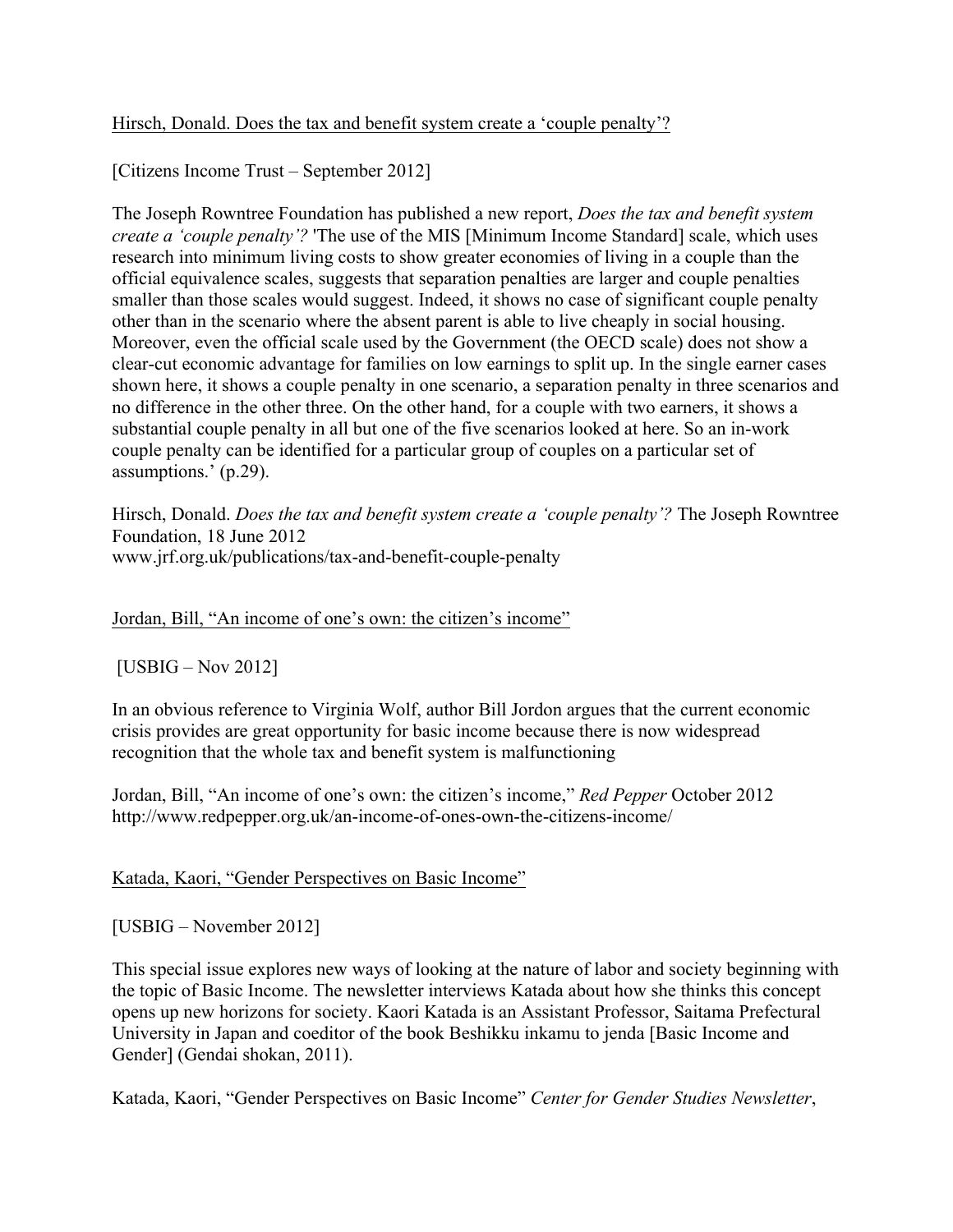September 15, 2012. http://web.icu.ac.jp/cgs\_e/2012/09/nl015-p12e.html

Leibermann, Sascha, "Prospects of an Unconditional Basic Income"

[USBIG – Oct 2012]

In this article, Sascha Leibermann calls the idea of a basic income, "simple and powerful, challenging and disturbing." He introduces the idea, considers common objections to it, and discusses why it has such a difficult time getting onto the political agenda even though many of the common objects to it are unrealistic. Dr. Sascha Liebermann holds a PhD in Sociology. He is Assistant Professor at Ruhr-University Bochum, Visiting Fellow at ETH Zurich (Switzerland); Founding member of "Freedom not Full Employment" (www.freiheitstattvollbeschaeftigung.de) (in 2003), a group of German citizens arguing for an Unconditional Basic Income.

Leibermann, Sascha, "Prospects of an Unconditional Basic Income," *Club of Amsterdam Journal*, June 2012, Issue 150 http://www.clubofamsterdam.com/contentimages/journal/print%20journal/print%200150%20Jou rnal%20July%202012.htm

Lind, Michael, "Thank you, Milton Friedman"

[USBIG – 2012]

This article shows how "conservatives' economic hero" helped make the case for a form of basic income guarantee.

Lind, Michael, "Thank you, Milton Friedman," Salon.com Aug 7, 2012 http://www.salon.com/2012/08/07/thank\_you\_milton\_friedman/

#### Matthews, Dylan "Obama doesn't want to just write welfare recipients checks. But what if we

did?"

[USBIG – November 2012]

This opinion piece from the Washington Post favorably discusses basic income in light of Mitt Romney's erroneous statement, "Under Obama's plan, you wouldn't have to work. You wouldn't have to train for a job. They just send you your welfare check." The author discusses some of the history of BIG, including the "Tax Cut for the Rest of Us" bill, which was authored by two members of the USBIG Network. The author concludes, "All of which is to say that while Mitt Romney mocks the idea of just sending checks to fight poverty, the idea has an impressive intellectual pedigree, including among conservatives. Perhaps we should give just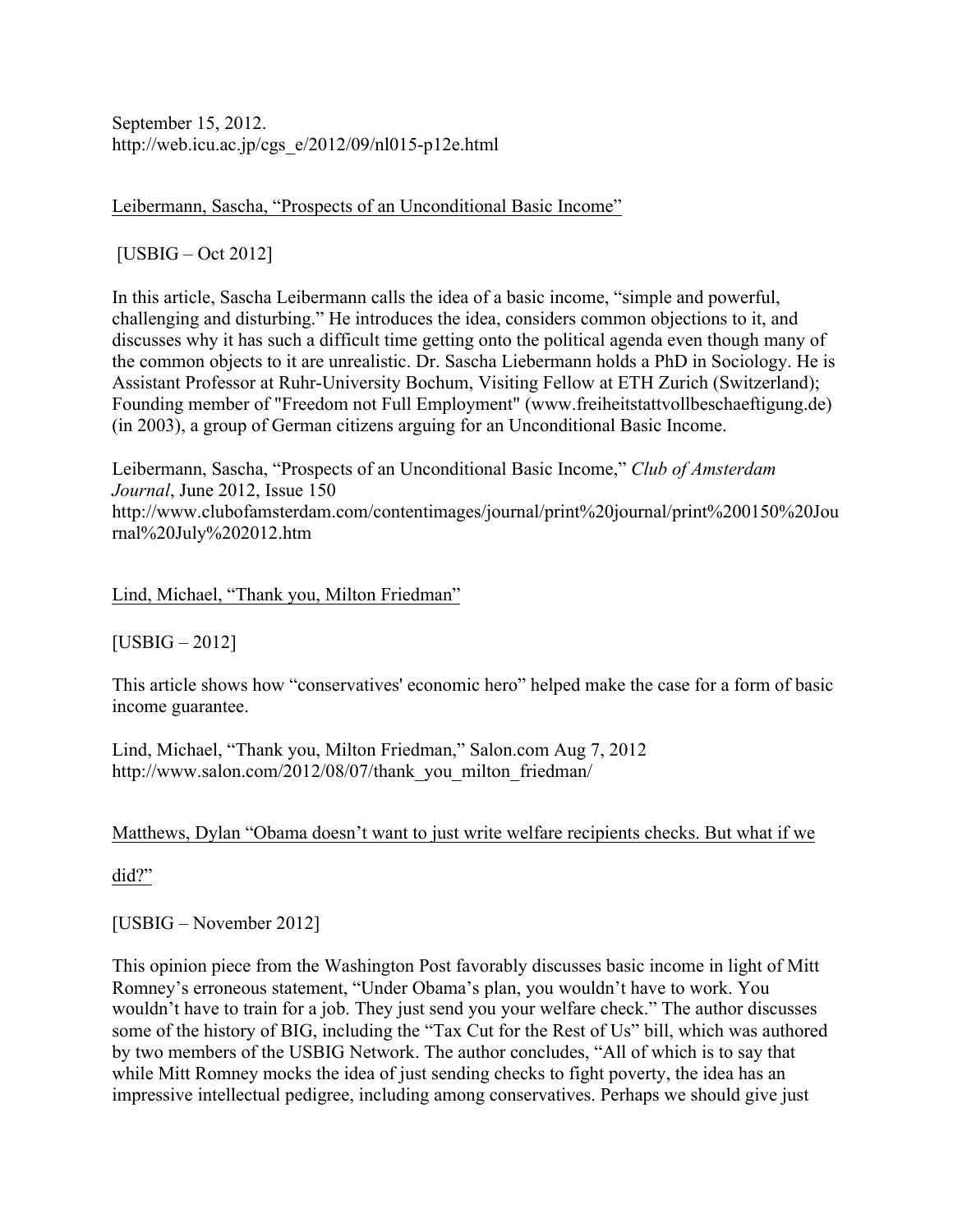writing checks a shot."

Matthews, Dylan "Obama doesn't want to just write welfare recipients checks. But what if we did?" *The Washington Post*, August 8, 2012 http://www.washingtonpost.com/blogs/ezra-klein/wp/2012/08/08/obama-doesnt-want-to-justwrite-welfare-recipients-checks-but-what-if-we-did/

Quiggin, "the Golden Age"

[BI News – October 2012]

This article reviews Keynes's 1930 prediction that economic growth would so make possible the 15-hour workweek. The author, John Quiggin, argues that the failure of the prediction to come true happened not because of a failure of economic growth but because of policy decisions that have concentrated the gains of economic growth on people at the top of the income distribution. As a part of the solution, he argue for a guaranteed minimum income (another word for a basic income guarantee). John Quiggin is a professor of economics and the University of Queensland in Australia. He is the author of *Zombie Economics*.

Quiggin, John. "The Golden Age: The 15-hour working week predicted by Keynes may soon be within our grasp—but are we ready for freedom from toil?" *Aeon*, 27 September 2012 http://www.aeonmagazine.com/living-together/john-quiggin-keynesian-utopiav1/

#### Reilly, Amanda, "Time, Work and Law: a New Zealand Perspective"

[BIEN – October 2012]

ABSTRACT: New Zealand is popularly perceived as a laid back place where individuals might choose to live to enjoy a slower paced life style. However the reality is that New Zealanders work some of the longest days and the most hours per annum in the OECD. In this article it is argued that existing legal mechanisms for limiting work time are rooted in increasingly obsolete work patterns premised on strong unions and a workforce of permanent full time employees who are supported by an unpaid female workforce who carry the burden of reproductive care work. However, in New Zealand, as elsewhere, these legal mechanisms have been undermined by deunionization, the emergence of precarious work, and the growing numbers of women in the workforce. Consequently the ability of workers to limit their work time has been significantly compromised. In the final part of the article it is suggested that a Guaranteed Basic Income could, given the changing nature of work, be a more effective and flexible mechanism for controlling working time than current law.

Amanda Reilly is a lecturer at the School of Accounting and Commercial Law, Victoria University of Wellington.

Reilly, Amanda, "Time, Work and Law: a New Zealand Perspective" *New Zealand Journal of Employment Relations* 37(1)152-160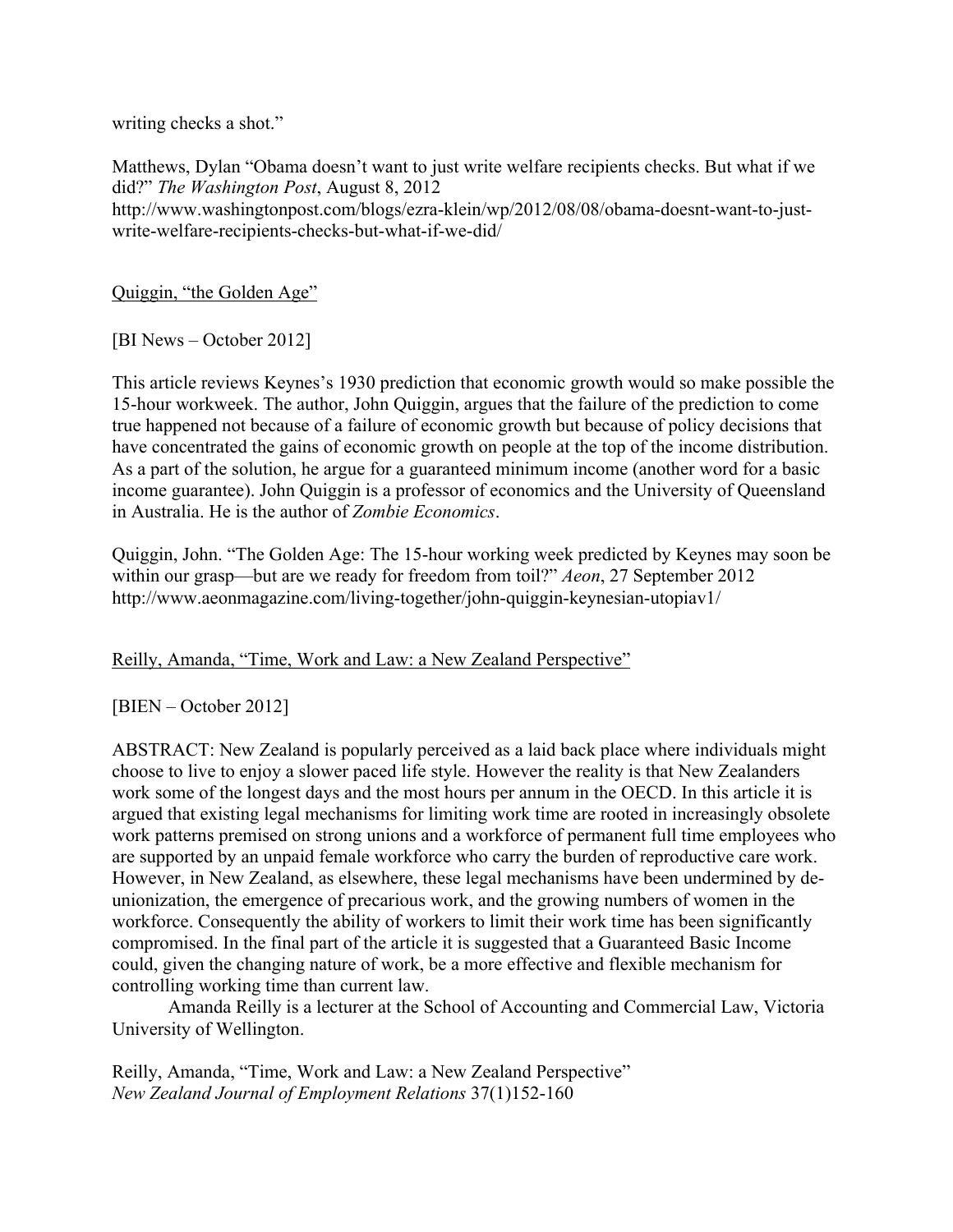http://papers.ssrn.com/sol3/papers.cfm?abstract\_id=1927024

Sandler, Mike "Citizen's Dividends: Basic Income from your Share of the Commons"

[Aynur Bashirova – BIEN – October 2012]

In this article published in the Hufftington Post, Mike Sandler argues that if we change the way money enters the economy (it enters as debt owned to private banks), government of the United States will be able to create Citizen's Dividend and reduce the number of bankruptcies. The author comes to this idea based on the Ned Act proposed by Dennis Kucinich to abolish Federal Reserve, fractional reserve banking, prohibit compound interest, and give 25% of money created to the states. According to him, this will help budget deficits and help government to save money to give to every citizen of the United States in the form of the Universal Citizen's Dividend. Sandler argues that this new way of handling economy will allow government to have enough money to give to actual people who will spend it into circulation. This, in turn, will create demand, so that employers will start hiring people again.

Sandler, Mike "Citizen's Dividends: Basic Income from your Share of the Commons," *Hufftington Post*, October 3, 2012 http://www.huffingtonpost.com/mike-sandler/citizens-dividends-basic- \_b\_1936182.html?utm\_hp\_ref=business

#### Sheahen, Allan, *Basic Income Guarantee: Your Right to Economic Security*, Palgrave

#### Macmillan, July 2012

#### [USBIG – November 2012]

According to the publisher, "A Basic Income Guarantee (BIG) is the unconditional governmentensured guarantee that all citizens will have enough income to meet their basic needs without a work requirement. Significant questions include: Why should we adopt a BIG? Can the U.S. afford it? Why don't the current welfare programs work? Why not guarantee everyone a job? Would anyone work if his or her income were guaranteed? Has a BIG ever been tested? This book answers these questions and many more in simple, easy-to-understand language." The publisher also quotes U.S. Senator George McGovern, writing, "This book is a great idea brilliantly stated. Some may think it's ultra-liberal, as they did when I proposed a similar idea in 1972. I see it as true conservatism - the right of income for all Americans sufficient for food, shelter, and basic necessities. Or, what Jefferson referred to as life, liberty, and the pursuit of happiness."

For more information go to: http://us.macmillan.com/basicincomeguarantee/AllanSheahen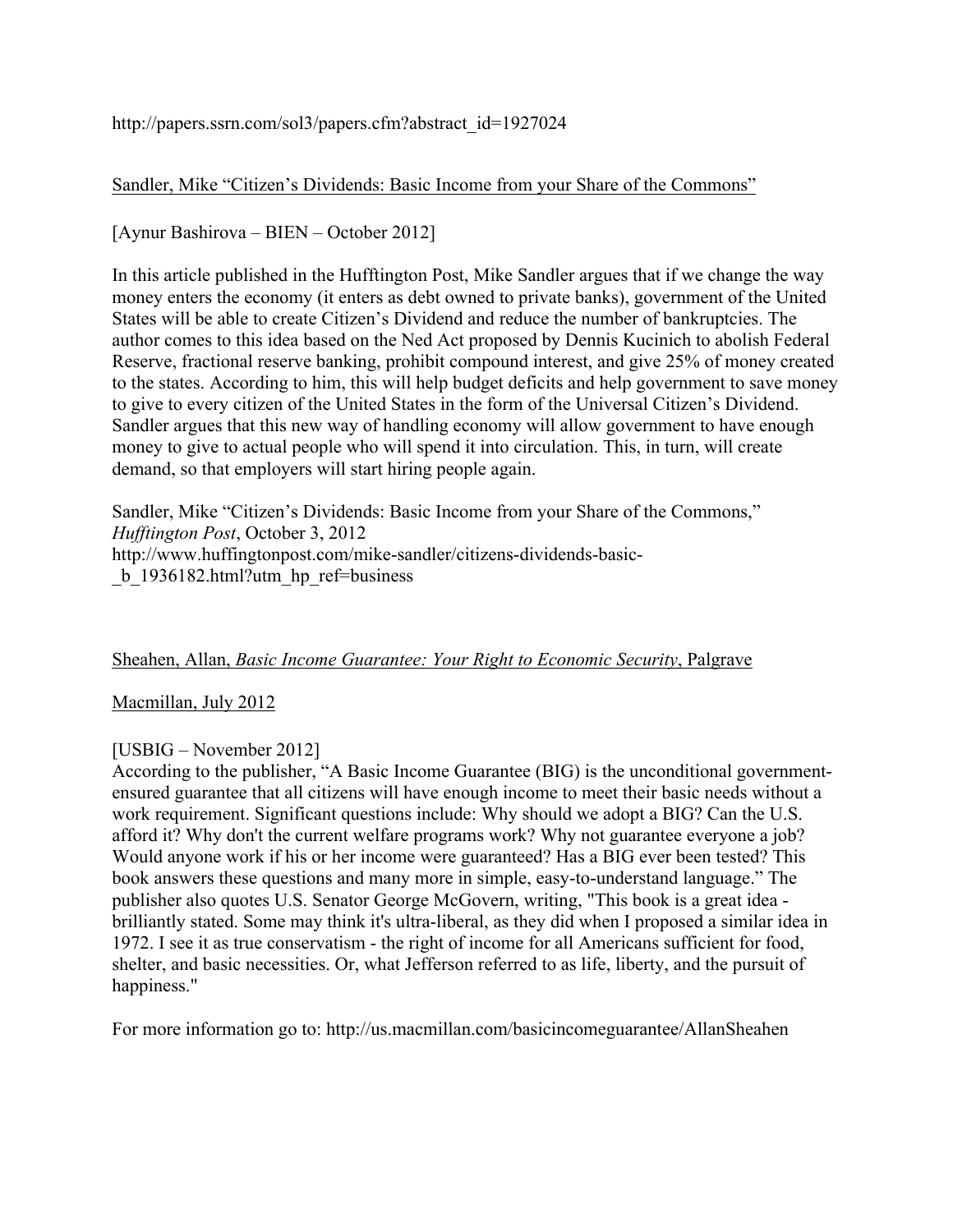#### Torry, Malcolm "Research note: A Citizen's Income scheme's winners and losers"

#### [USBIG – September 2012]

Here we uses computer simulation from survey data to estimate the outcomes for a genuine Citizen's Income scheme: an unconditional and nonwithdrawable benefit for every citizen. The aim of the exercise was to test a variety of schemes. The study finds that by making a small number of changes to the present system in the United Kingdom, it is possible to establish a genuine Citizen's Income scheme. Malcolm Torry is the director of the Citizens Income Trust (BIEN's UK affiliate) and a parish priest and industrial chaplain for the Church of England.

Torry, Malcolm "Research note: A Citizen's Income scheme's winners and losers." *The Citizen's Income Newsletter*, Issue 3 for 2012 http://www.citizensincome.org/

#### Welch, Mary Agnes "An End to the Perpetual Welfare Trap: Guaranteed Incomes Debated."

[Aynur Bashirova – BI News – September 2012]

In the article published in Winnipeg Free Press, Mary Agnes Welch argues that an experiment done in Dauphin province of Canada around 40 years ago regarding the experiment of unconditional basic income was a success and should be reapplied. The topic was discussed in a conference hosted by Winnipeg Harvest at University of Manitoba. The experiment provided an unconditional basic income guarantee to every low-income person in Dauphin whether or not they were eligible to receive welfare. The results of the Dauphin experiment showed an improvement in health, a lower high school dropout rate, and people did not stop working just because they were receiving a guaranteed income. The experiment was stopped because the government lost interest in it. Welch further informs that the city of Dauphin is interested in having the experiment again. However, it does not fit the new strategy of the government that follows the policy of moving people back to work.

Welch, M. A. "An End to the Perpetual War Trap: Guaranteed Incomes Debated." *Winnipeg Free Press*, August 22, 2012 http://www.winnipegfreepress.com/breakingnews/an-end-to-the-perpetual-welfare-trap-167004295.html.

# Widerquist, Karl and Michael W. Howard (editors) *Exporting the Alaska Model: Adapting the Permanent Fund Dividend for Reform around the World*, Palgrave-MacMillan, 2012

[USBIG – November 2012]

According to the publisher: "very year, every Alaskan gets paid. They receive a small dividend financed by returns on a fund created from the state's resource revenues – what the authors have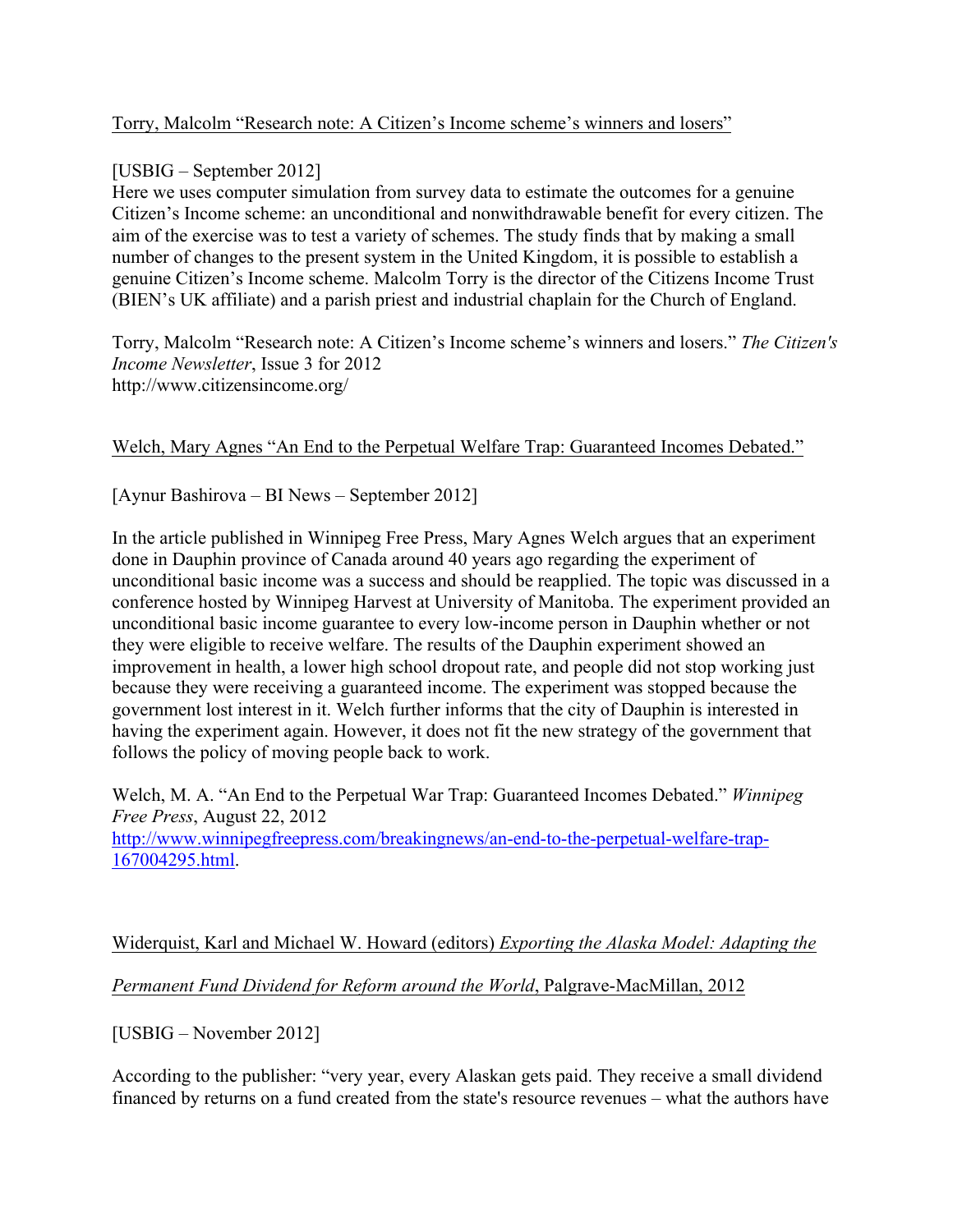called the 'Alaska model.' This timely book examines how the model can be adapted for use elsewhere, examining issues of implementation and showing that this model can be employed even in resource-poor areas in the industrialized and in the industrializing world." The publisher also quotes Guy Standing, writing "The Alaska Permanent Fund has reached its 30th anniversary and is one of the world's unsung innovations in social and economic policy. It offers a route to income redistribution and prompts realistic thoughts of more ambitious schemes to provide universal basic income security. This book is an important contribution to what should be a much more widespread debate about the Fund's role and potential." This book is the sequel to *Alaska's Permanent Fund Dividend: Examining its Suitability as a Model*, co-edited by Karl Widerquist and Michael W. Howard (Palgrave-MacMillan, 2012).

For more information go to: http://us.macmillan.com/book.aspx?isbn=9781137006592

#### Yglesias, Matthew, "How To Win The War On Poverty: Recognize That Redistribution Works,"

#### *Slate* Sept. 15, 2012

[USBIG – November 2012]

Matthew Yglesias, *Slate*'s business and economics correspondent, discusses the basic income guarantee as a more cost-effective solution to poverty than many current strategies, which he sees as attempts to use public services as a roundabout mechanism of income redistribution. Hence the fiasco of Amtrak's money-losing food services line.

Yglesias, Matthew, "How To Win The War On Poverty: Recognize That Redistribution Works," *Slate* Sept. 15, 2012 http://www.slate.com/blogs/moneybox/2012/09/15/tax\_and\_transfer\_win\_the\_war\_on\_poverty\_ with redistribution .html

#### BI News Opinion pieces

BI News has published the following six opinion pieces since October 1. They're all online at: http://binews.org/category/opinion/.

OPINION: A Popular Legislative Initiative for a Guaranteed Citizenship Income in Spain Red Renta Básica ⋅ November 12, 2012

OPINION: Paul Ryan explains simple policy that would end poverty, but does not support it By Timothy Roscoe Carter ⋅ November 5, 2012

OPINION: Assessment of the Dutch Elections 2012, No entrance to Basic Income By Robin Ketelaars ⋅ October 29, 2012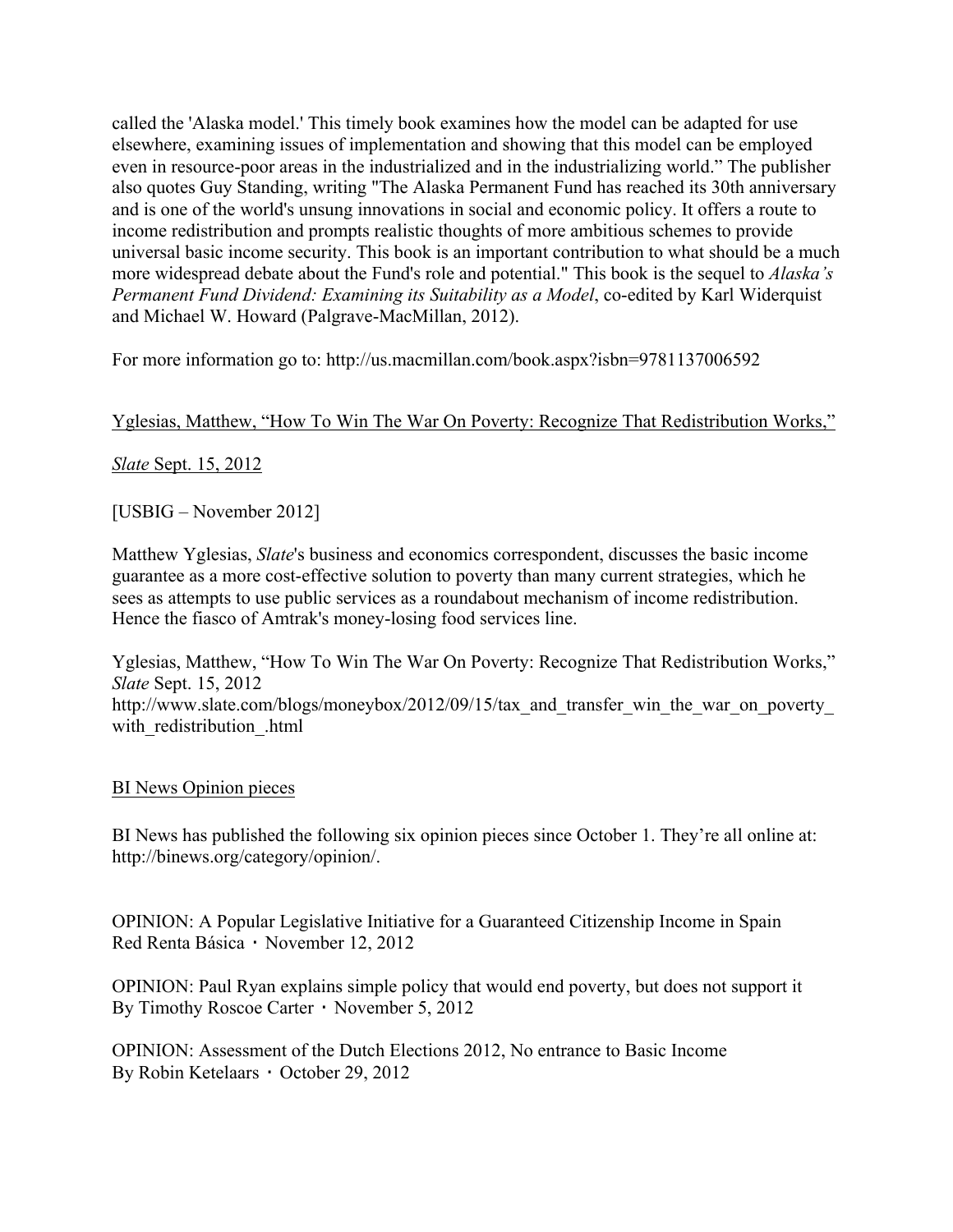OPINION: Why Austerity is the Wrong Answer to Debt: A Call for a New Paradigm By Geoff Crocker ⋅ October 15, 2012

OPINION: Funding Citizen's Income by Seigniorage: The message of Future Money from James Robertson By Conall Boyle ⋅ October 8, 2012

OPINION: Personal reflections on the 14th congress of the Basic Income Earth Network By Philippe Van Parijs ⋅ October 1, 2012

Blogs on BIG

[USBIG – November 2012]

Several blogs are currently discussing the basic income guarantee

RiseUpEconomics: We Need to Re-work Work http://www.dailykos.com/story/2012/09/10/1129978/-We-Need-to-Re-work-Work

The Zeitgeist Movement Official Blog: "Basic Income - An immediate step in the transition" http://blog.thezeitgeistmovement.com/blog/dario-wurmd/basic-income-immediate-step-transition

Joshua Miller, "Another Badly-Aimed Attack on the Basic Income Guarantee from Crooked Timber," August 9, 2012 http://www.anotherpanacea.com/2012/08/another-badly-aimed-attack-on-the-basic-incomeguarantee-from-crooked-timber/

The Digital Journal's blog: "How Practicable Is Basic Income Today?" http://www.digitaljournal.com/blog/18677

The Heteconomist blog: "Greece, Basic Income and the European Left" http:// heteconomist.com/?p=6128

The Progress Report: "Local Equity & Citizen Dividends Proposed: Put Toll Concession Fees In a Permanent Fund For All" http://www.progress.org/2012/tollroad.htm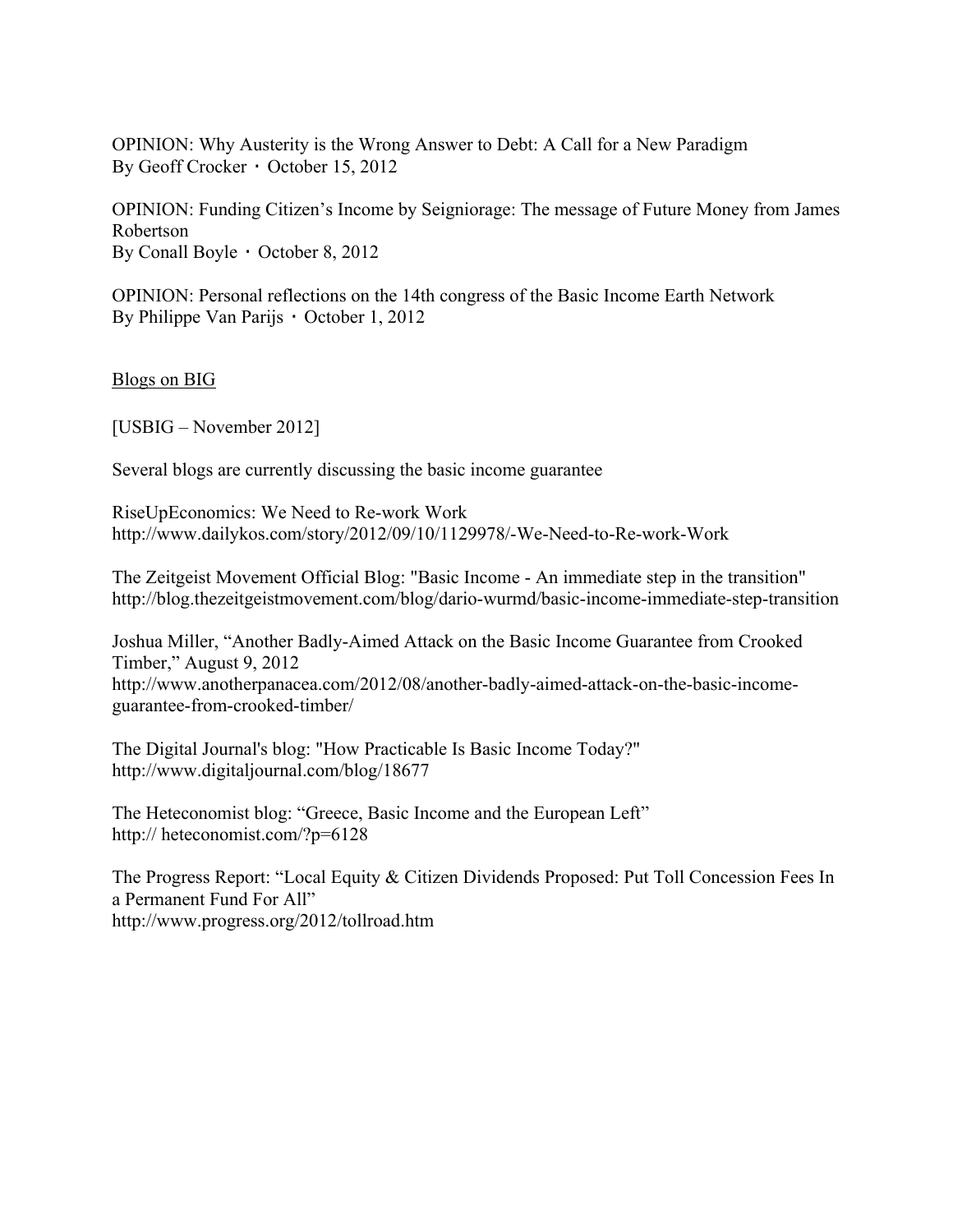*French*

Ryckaert, Pierre-Yves, "Revenu de base… utopie ou nécessité?"

[BIEN - September 2012]

This opinion piece is published on the website of the French-speaking RTBF, the Belgian Public Broadcast. Its author, Pierre-Yves Ryckaert, is one of the founders of the Belgian basic income network, which was recently recognized by BIEN (September 2012). In this piece, Ryckaert briefly summarizes some of the core arguments in favour of a basic income.

Ryckaert, Pierre-Yves (2012), "Revenu de base… utopie ou nécessité?" *RTBF* Setpember 2012 http://www.rtbf.be/info/opinions/detail\_revenu-de-base-utopie-ou-necessite?id=7845325 See also, Belgium's basic income network: http://basicincome.be/

Murra, Emanuele (2012), "Basic income, libertà e sviluppo per i paesi del Sud del mondo. Il caso

del villaggio di Otjivero-Omitara"

[BIEN - October 25, 2012]

Starting from Amartya Sen's ideas about freedom and development, the article discusses the idea of basic income and its potential to promote both development and protective security. The theoretical analysis is connected with the empirical data of the first project that monitored the effects of basic income on a real community, the village of Otjivero-Omitara in Namibia.

Murra, Emanuele (2012), 'Basic income, libertà e sviluppo per i paesi del Sud del mondo. Il caso del villaggio di Otjivero-Omitara' (Basic Income, freedom and development to Southern Countries. The case of the village of Otjivero-Omitara) in M. Signore, L. Cuccurachi (eds.), *Libertà democratiche e Sviluppo*, Pensa Multimedia, Lecce 2012, pp. 177-186.

A pdf copy is available here: http://unisalento.academia.edu/EmanueleMurra/Papers/1894398/Basic\_income\_liberta\_e\_svilup po per i paesi del Sud del mondo. Il caso del villaggio di Otjivero-Omitara

*German*

Werner, Götz W. et al., *Das Grundeinkommen: Würdigung – Wertungen – Wege*

[BIEN - October 26, 2012]

The book comprises 25 contributions to the basic income debate, representing different scientific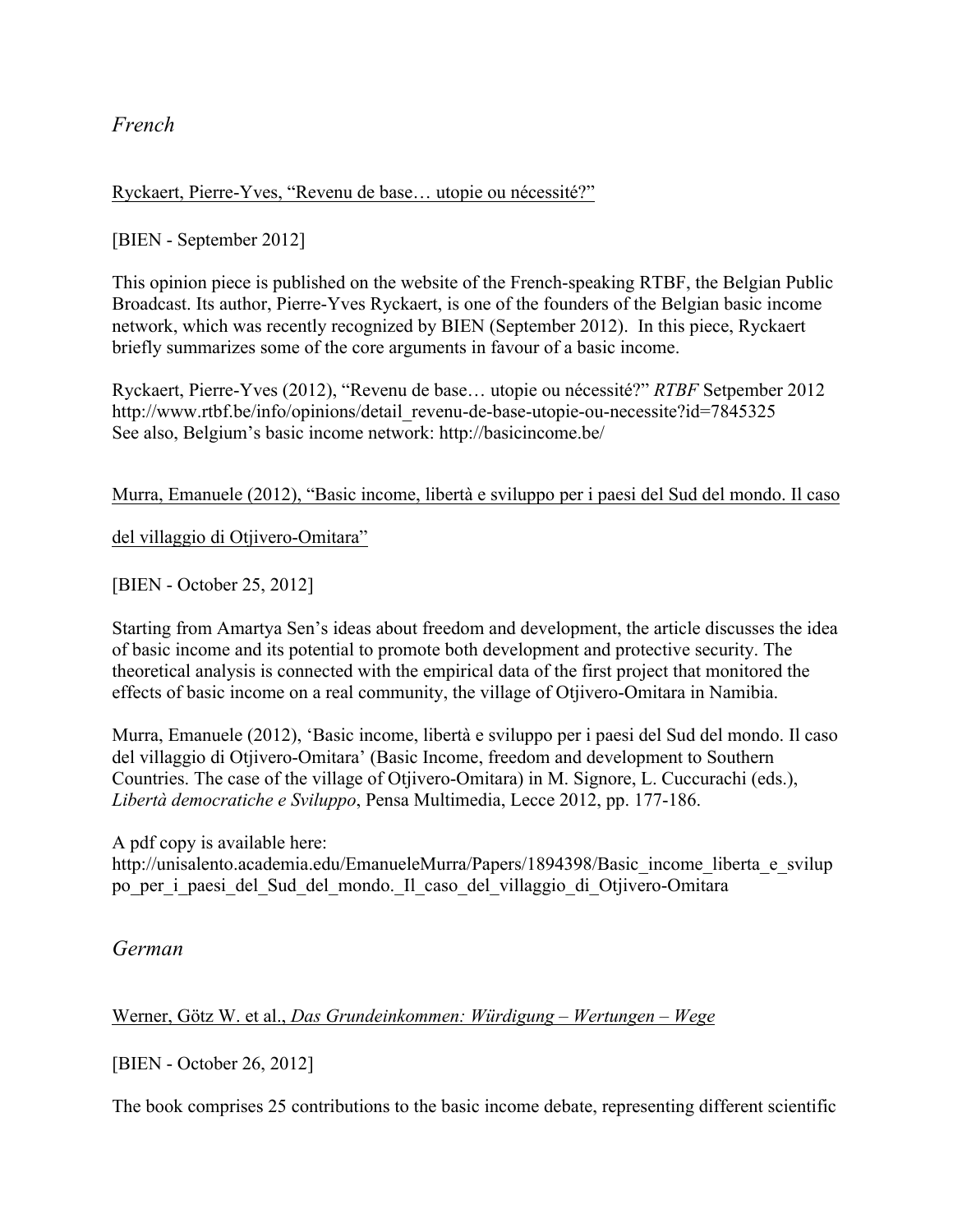perspectives and an artist's essay. All the essays are devoted to the idea of improving social and personal welfare.

The authors are convinced that the implementation of a basic income could in both quantitative and qualitative terms - contribute immensely to solve major social problems of our time such as unemployment, poverty, violation of human dignity, and the unequal distribution of income. Today's labour markets draw a distorted picture of the exchange of supply and demand for work. The book presents means and options of turning today's labour markets into well-functioning markets within a regulatory framework based on a social market economy. According to the editors the economic impact and degree of socio-political innovation of the basic income equals Bismarck's reforms of social legalisation by the end of the 19th century. Therefore, the cover picture draws the comparison between the Copernican Turn in the 15th century and sociopolitical turn in the 21st.

Full references: Werner, Götz W., Eichhorn, Wolfgang & Friedrich, Lothar (eds.) (2012), *Das Grundeinkommen: Würdigung – Wertungen – Wege*, Karlsruhe: KIT Scientific Publishing. http://www.ksp.kit.edu/

### *Italian*

#### BIN Italia, Reddito minimo garantito, un progetto necessario possibile

[BIN Italy - October 30, 2012]

A large number of associations, grassroots organisations, social activists and committees have launched a campaign to propose a popular initiative bill on guaranteed minimum income in Italy. A new book (entitled Reddito minimo garantito, un progetto necessario possibile [Guaranteed Minimum Income, a feasible and necessary project]), that is the result of a research carried out by BIN Italia and funded by Provincia di Roma, aims at making its contribution to such campaign. As a matter of fact, the research looks at the experiences of guaranteed minimum income in force in many European countries, it tells about the experimentation of implementing a guaranteed minimum income in some Italian regions, and finally it suggests a possible way to implement a national law on guaranteed minimum income in Italy by making suggestions and proposals, giving insights, and providing analyses.

The current situation is that Italy, along with Greece, is the only European country not to have any universal safety net in case of unemployment or work transition. In the midst of the hardest crisis since World War II to the present, of a political and economic impasse whose end is hard to see, it now emerges with strength and determination the need to redefine the very idea of Welfare.

Figures produced and released by the Italian National Statistics and Research Agencies tell about a country that is on the brink of social disaster, a social 'default' that is increasingly showing the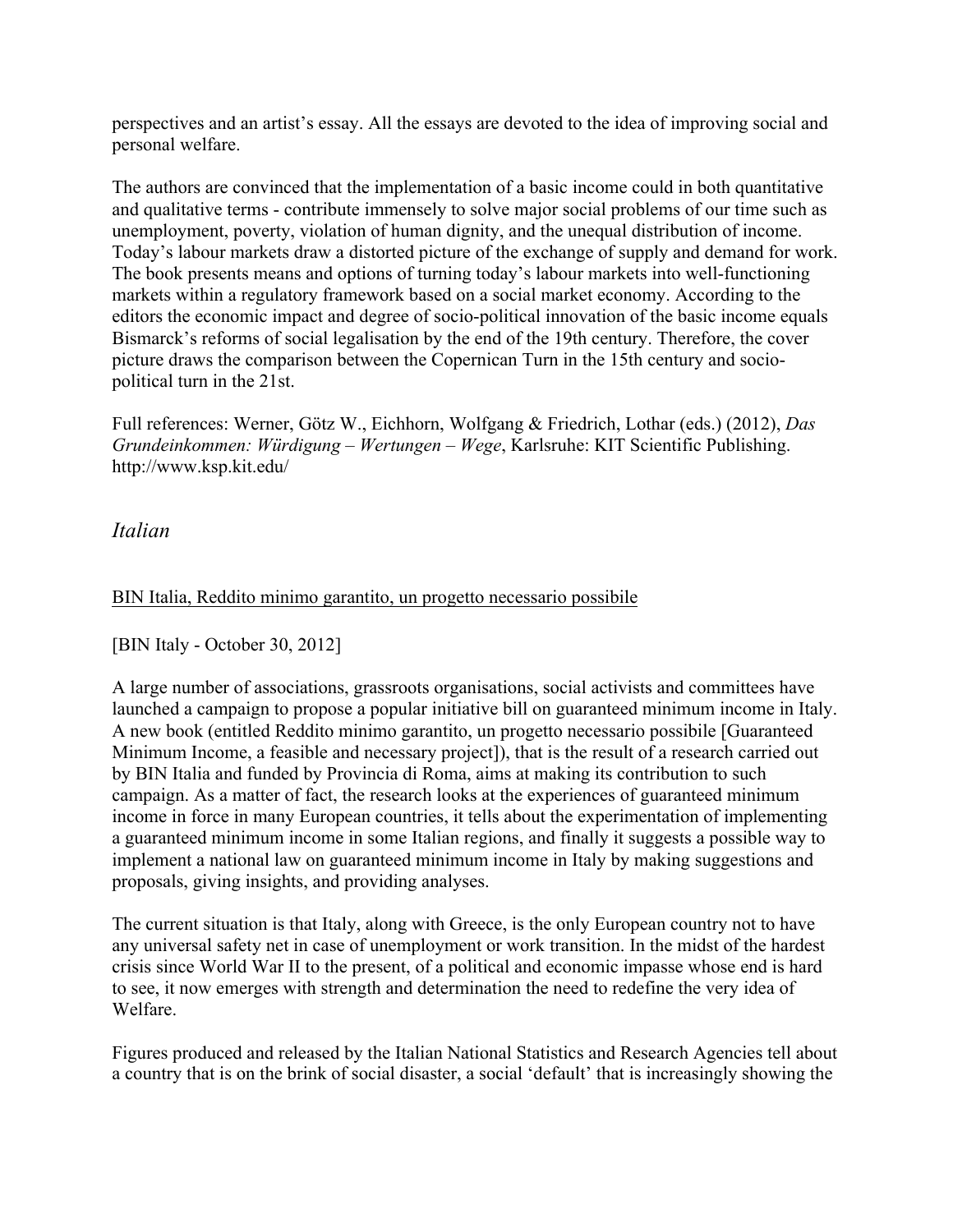need for a new redistributive policy, and therefore, the importance of implementing a guaranteed minimum income, as also many European Resolutions demand.

The book is in Italian and has been produced by a team of researchers including Giuseppe Allegri, Giuseppe Bronzini, Sabrina Del Pico, Sandro Gobetti, Saturnino Salvagni, Luca Santini, Rachele Serino. The book Reddito minimo garantito, un progetto necessario possibile will be available in all major bookstores in Italy from October 25.

Reddito minimo garantito, un progetto necessario possibile [Guaranteed Minimum Income, a feasible and necessary project], Publisher: Edizioni Gruppo Abele. Release date: October 25th 2012

http://www.bin-italia.org/

# **4. Recent Events**

#### Libramont, Belgium, October-November 2012: Three conferences on basic income

[BIEN - October 10, 2012]

The Mouvement Ouvrier Chrétien (a Christian-democratic organization) in the province of Luxembourg (Belgium) organizes no less than three conferences on basic income in October-November 2012, were held in Libramont. During the first one (October 18, 2012), Yannick Vanderborght presented the main features of the basic income debate. The second one (November 8, 2012) was devoted to basic income activism, with a presentation by Christina Lambrecht from BIEN-Belgium. Finally, the last conference (November 22, 2012) was introduced by basic income-skeptic Paul Palsterman, a lawyer within Belgium's main trade union CSC.

For further information: vquinet.moclux@gmail.com

#### Palma de Mallorca, Spain, 16-17 November 2012: 12th Symposium of Red Renta Basica

[Red Renta Básica - November 7, 2012]

The proposal for a universal basic income, namely an unconditional allowance to the whole population, first appeared several decades ago. The world-wide organisation, the Basic Income Earth Network consisting of 20 organisations from as many states, including the Kingdom of Spain, has been working in support of basic income for 26 years now. The basic income network (www.redrentabasica.org), the section of the Kingdom of Spain which was founded in 2001, is holding its Twelfth Symposium in the cultural centre Can Alcover, in the city of Palma de Mallorca, on 16 and 17 November. The symposium is organised by the Ateneu Pere Mascaro.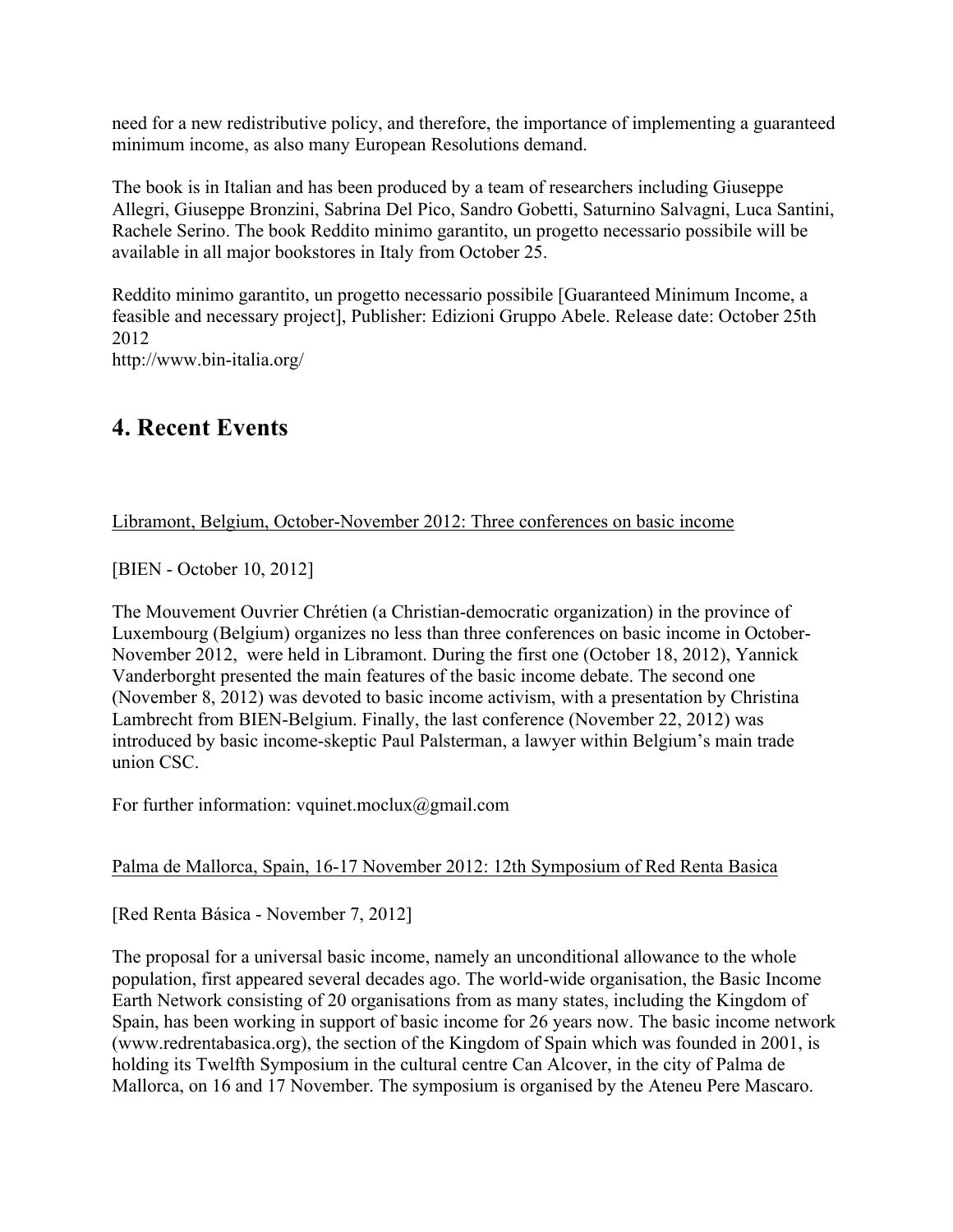Does it make sense to talk about a basic income in a situation of economic crisis affecting ever greater numbers of people around the world, including the badly hit Kingdom of Spain? As some authors have argued, a basic income is even more desirable in an economic crisis than in boom times. More importantly, a considerable range of political organisations and some widely supported social movements, have begun to take an interest in basic income and, understanding what it represents, are incorporating it in their programmes. To give just one example, in the last elections in Galicia and the Basque Autonomous Community, at least three parties included it in their agendas: Bildu and EQUO Berdeak, in the Basque community, and the newly formed Anova, which performed successfully in the Galician elections, all champion the proposal in their programmes in different ways.

Moreover, the very large 15-M protest movement added basic income to its claims on its first anniversary in May this year. One of the big differences with regard to the founding programmes drawn up by the movement's various assemblies in May 2011, was the condensation of its demands into just five points: 1) not one euro more to bail out the banks; 2) quality education and public health; 3) rejection of job insecurity and the "reforms"; 4) adequate, guaranteed housing; and, last but not least, 5) universal basic income.

For further details, please visit: www.redrentabasica.org

### Castel Madama, Italy, 13<sup>th</sup> November 2012: The Right to Work and the Right to Basic Income

#### [BIN-Italia – November 2012]

A conference entitled "The Right to Work and the Right to Basic Income" has been held at the Council Chamber in the City Hall of Castel Madama, a municipality in the Province of Rome, Italy, on the  $13<sup>th</sup>$  November 2012. The event included a series of speeches given by spokespersons of grassroots social organisations, members of unions and political parties. The Conference represented an occasion to release figures and statistical data on job losses, job cuts and workers' resignation to finding a new job. Also, it included the screening of the video entitled *Se potessi avere...* [*If I could have...*] which highlights stories and accounts by unemployed, precarious workers and workers on redundancy payment in the municipality of Castel Madama.

The speakers included **Maria Pia Pizzolante** who is a spokesperson of TILT - a grassroots social organisation – **Sandro Gobetti** who is the coordinator of BIN Italia, **Canio Calitri** who is the General Secretary of the union FIOM-CGIL Lazio, and **Paolo Cento** who is a member of the political party SEL - Sinistra Ecologia Libertà (Left Ecology Freedom). The presence of organisations with different political background ensured a balanced conference where advocates for workers' rights and proponents of basic income could share their views. The event has been organised by the political party SEL (Left Ecology Freedom)

For more information go to: http://www.bin-italia.org/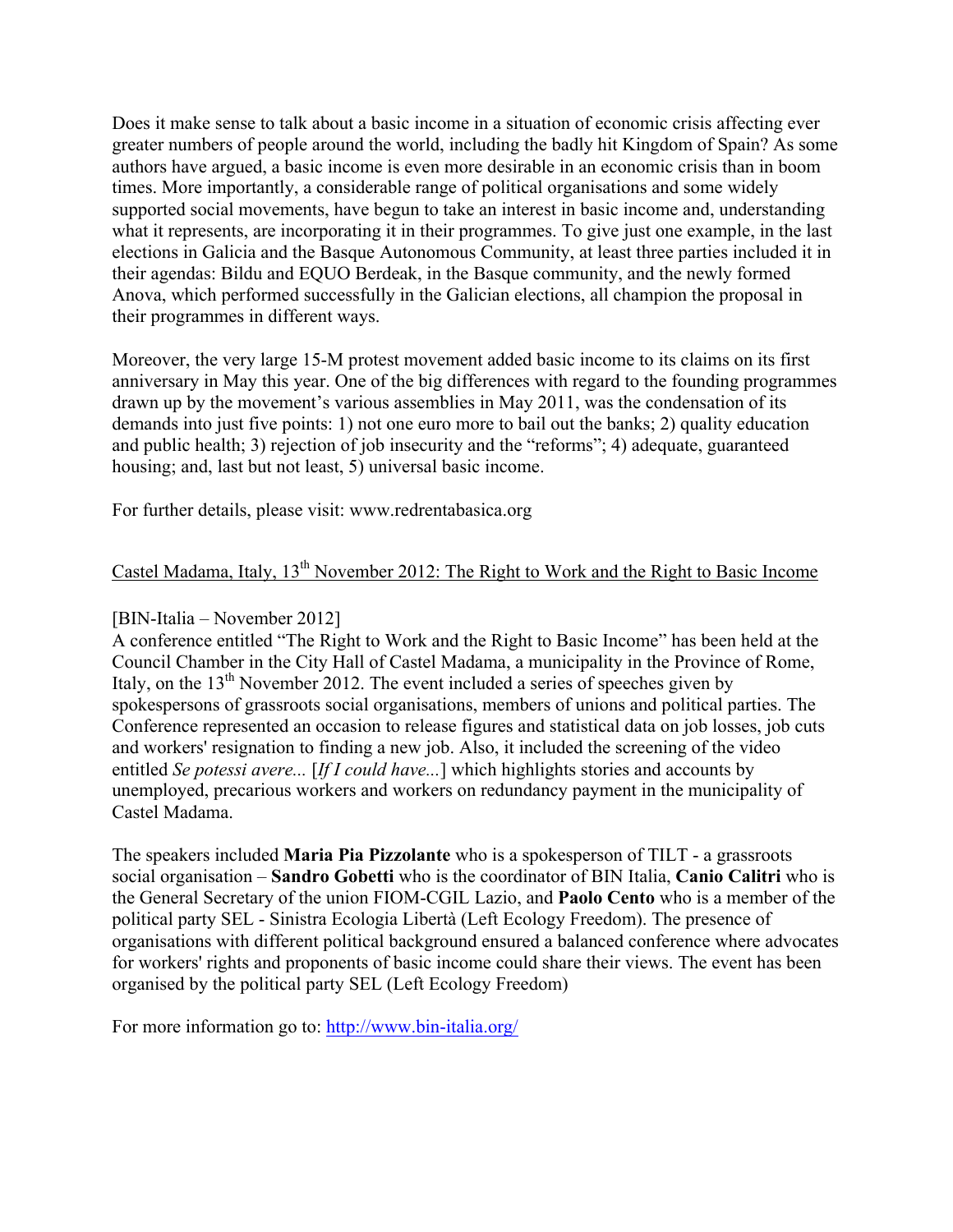### Spoleto, Italy,  $10^{th}$  November 2012: Talk about Guaranteed Income

[BIN-Italia – November 2012]

The political and cultural association Umbrialeft has organised a meeting entitled "Talk about Guaranteed Minimum Income" that was held on the  $10^{th}$  November 2012 in Spoleto, Italy. The meeting was attended by Sandro Gobetti, coordinator of BIN Italia and Alessandra Massari who is the coordinator of the political party SEL - Sinistra Ecologia Libertà (Left Ecology Freedom) in Spoleto. The event has been coordinated by Stefano Vinti. For more information go to:

http://www.bin-italia.org/

#### Malmo, Sweden, 31 October 2012: A basic income will do away with unemployment

[Simon Birnbaum – BIEN – November 2012]

This event is presented as a two-hour meeting with brief lectures, movie clips, and open discussion about basic income as an alternative to today's "activation industry", and its "discrimination of the sick and the unemployed". The event was organized by the Malmö branches of SALO (Sveriges anställningslösas landsorganisation), and the basic income group (Basinkomstgruppen) of Malmo.

For more information (in Swedish) about this and future BI events in Sweden, see: http://www.facebook.com/events/389060534496761/?fref=ts Website of BI network in Sweden: http://basinkomst.nu Website of SALO: http://www.anstallningslos.se/

#### Lausanne, Switzerland, 26 October 2012: Basic income and the Left

[BIEN - October 24, 2012]

This debate is organized by the left-wing monthly "Pages de gauche", which has published a special issue on basic income in the Summer of 2012. Guest speakers include Bernard Friot (Université Paris X), Gabriel Barta (one of the proponents of a "popular initiative" in favour of basic income), Romain Felli (Pages de gauche) and Yannick Vanderborght (FUSL Brussels and Louvain University).

Website: http://www.pagesdegauche.ch/

#### Fermo, Italy, 19th October 2012: Books Presentation about Guaranteed Income

[BIN Italy - October 18, 2012]

A book presentation about guaranteed income was held on Friday 19th of October at the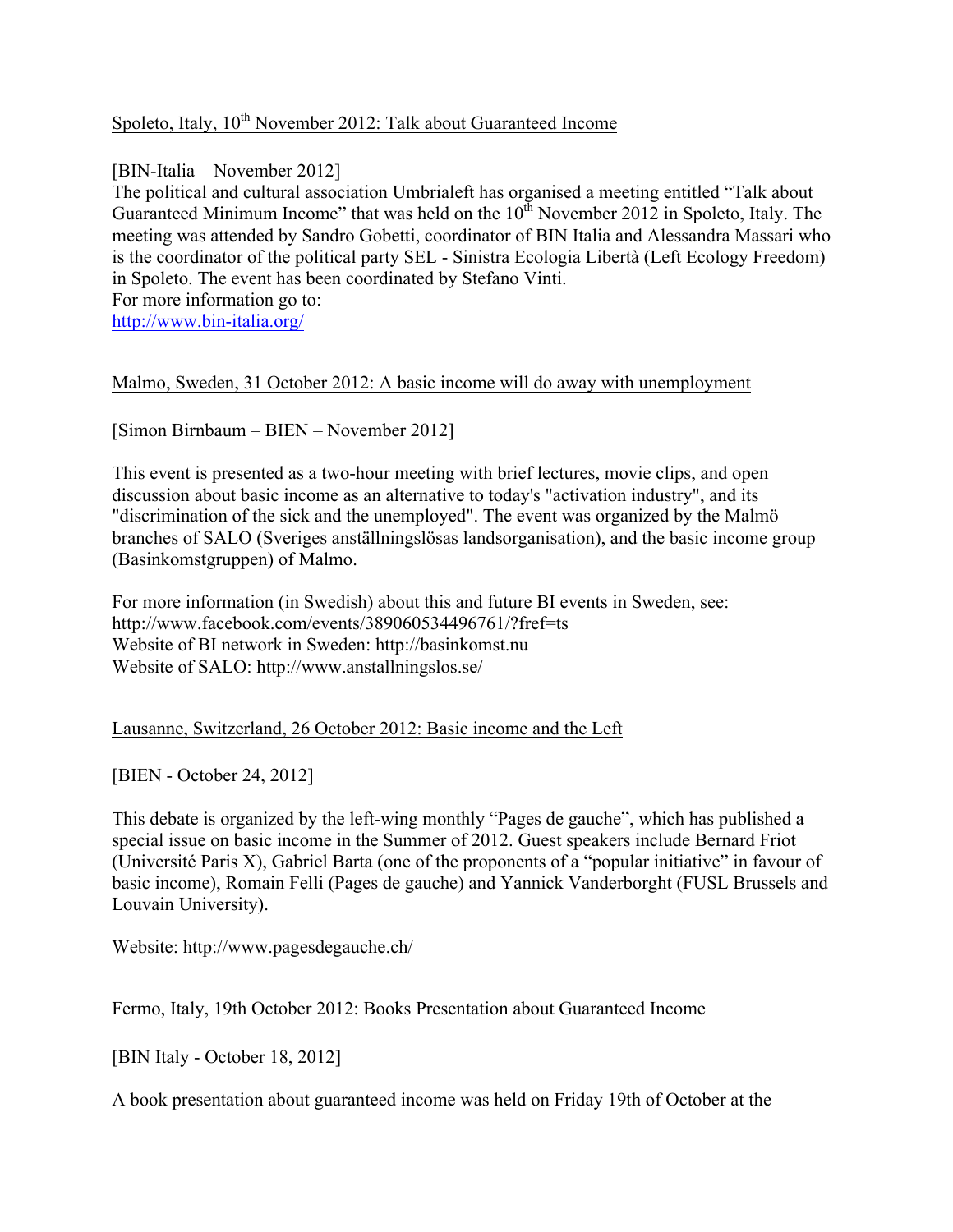Bookstore Ferlinghetti in Fermo (Italy). The event will start at 7pm. There will be two books presentation: Il reddito di cittadinanza by Giuseppe Bronzini and Reddito minimo garantito, un progetto necessario possibile by BIN Italia. Both books are published by Edizioni Gruppo Abele. The author Giuseppe Bronzini will be attending the event. The books presentation will be followed by a debate. During the event there will be a stall to collect signatures for the campaign to propose a popular initiative bill on guaranteed minimum income in Italy.

For more information go to: http://www.bin-italia.org/

#### Rome, Italy, 15th October 2012: Kick off of the week of initiatives in favour of Guaranteed

Income

[BIN Italy - November 1, 2012]

A debate on guaranteed income and the proposal of a popular initiative bill on guaranteed income in Italy will be held on Monday 15th October 2012 at Centro Antidispersione in Andria. The debate will be attended by Luca Santini (chairman of BIN Italia) and Nicola Fratoianni (Councillor for Youth Policies in Puglia region). During the event it will be possible to sign the petition for the popular initiative bill.

For more information go to: http://www.bin-italia.org/

### Ljubljana, Slovenia, 11-12, October 2012, "European Liberal Forum: Universal Basic Income:

#### For a new social contract in Europe"

The international conference "Universal basic income: for new social contract in Europe" brought together leading theoreticians on UBI and social welfare state, as well as their main opponents, to offer an open window for an international discussion and sharing of global experience on this topic in Slovenia. Feature speakers include, Philippe Van Parijs, author of *Real Freedom for All*, Joze Mencinger, a Professor at the Faculty of Law in Ljubljana, Guy Standing, author of *The Precariat*, and Klaus Sambor, Secretary General of the European Sustainable Development NGO.

For more information, go to: http://www.inovum.si/ubi/.

See also the video section in this newsletter for several videos from this event

#### Leuven, Belgium 24 September 2012: Lunch seminar on Brazilian pilot project ReCivitas

[BIEN - September 20, 2012]

The HIVA (Research Institute for Work and Society) at Leuven University (Belgium) organized a lunch seminar with Bruna Augusta Pereira & Marcus Bracaglione dos Santos, founders of the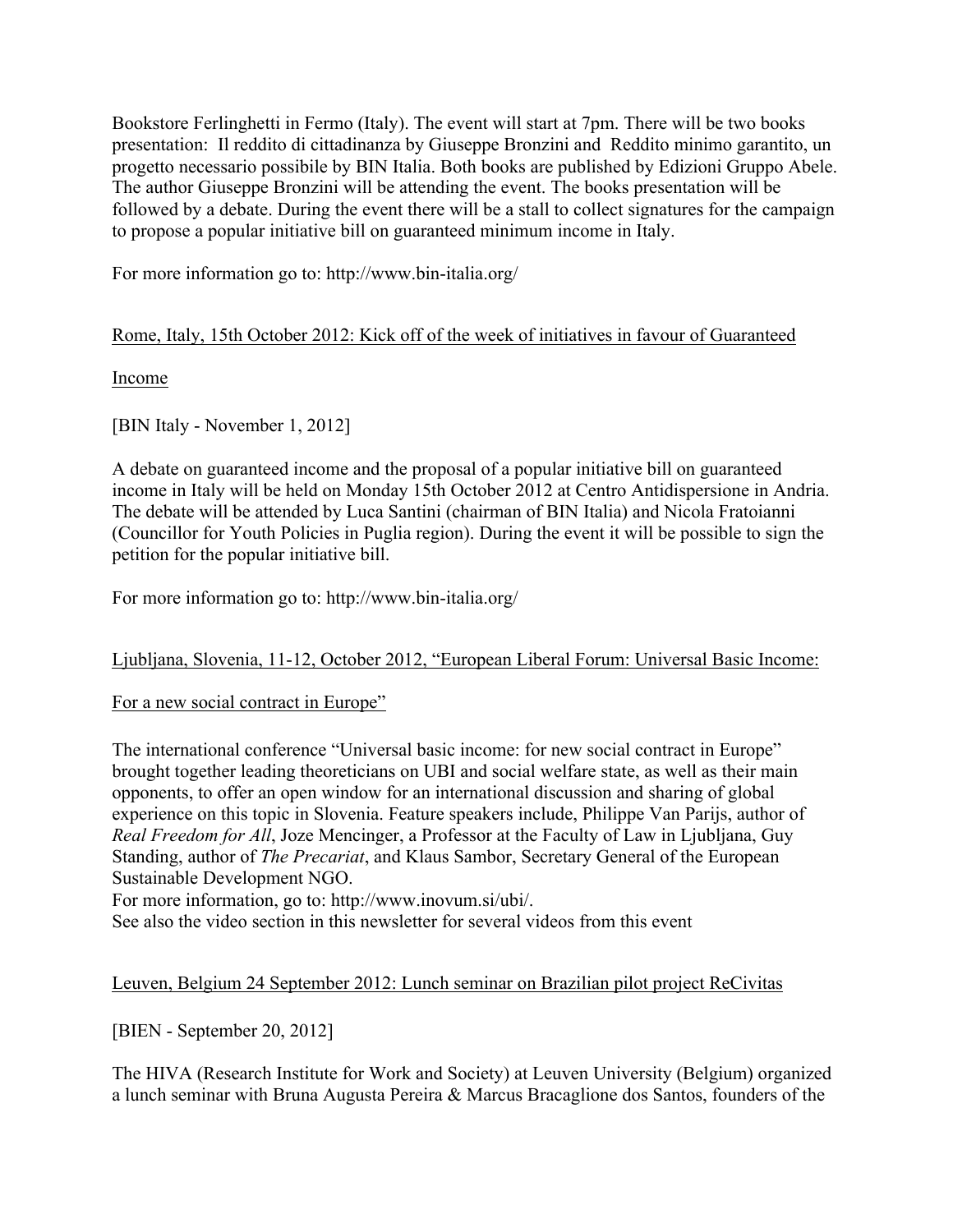basic income pilot project ReCivitas. It was held on 24 september 2012 at noon in Conferentiezaal HIVA (Parkstraat 47, 3000 Leuven). ReCivitas website: http://www.recivitas.org/

#### Munich, Germany, 14-16 September 2012, the 14th BIEN Congress

The Basic Income Earth Network (BIEN) held its  $14<sup>th</sup>$  international Congress in Munich, Germany on September 14-16, 2012. The following reflections by Philippe Van Parijs provides a good overview of the Congress.

"Personal reflections on the 14th congress of the Basic Income Earth Network" By Philippe Van Parijs ⋅ October 1, 2012

What did I learn from this splendidly organized gathering of academic and activists from over thirty countries? As usual, many things. About people and about things. About facts and about dreams. I discovered, for example, that Götz Werner was perhaps even better at reciting Goethe than Eduardo Suplicy at singing Dylan. I also admired how much progress had been made in the sophistication of the study of small-scale basic income experiments. Long gone is the time when all that seemed to be needed was to hand out some cash and enthusiastically report that all recipients were delighted to get it and that at least some made laudable use of it. Serious assessments of the effects of duly specified basic income schemes require control groups of similarly situated communities who do not receive anything, or who receive the same total amount but distributed according to different rules. And even the best assessment of this sort cannot claim to tell us what a real-life basic income scheme would bring about, if only because the funding side tends to be left out, or because of the recipients' awareness that the experiment is limited in time, or because the political packaging of a real-life reform is most likely to affect individual responses. Nonetheless, these experiments are instructive in all sorts of ways and are well worth the hard work they require: conducting laborious interviews and processing recalcitrant statistics, sometimes even in flooded villages, as reported by Guy Standing, with water above the waist and the laptop above the water.

Ecological sustainability and basic income: three links

In these brief remarks, however, I shall concentrate on two points that struck me particularly because of they ran through several of the workshops I attended. The first one is the link between basic income and ecological sustainability, which featured was central in many presentations and the subsequent exchanges. On reflection, however, there is not one but there are three such links, logically independent and profoundly different from each other.

The first link is connected to the theme full employment. In good Keynesian fashion, an unconditional basic income is sometimes defended on the ground that it boosts economic growth and thereby employment. Like any other minimum income scheme, it redistributes from the rich, who save more, to the poor, who spend more, and it thereby helps sustain effective demand and business confidence. More often, however, and in contrast to many other schemes, an unconditional basic income is defended instead on the ground that it provides an alternative to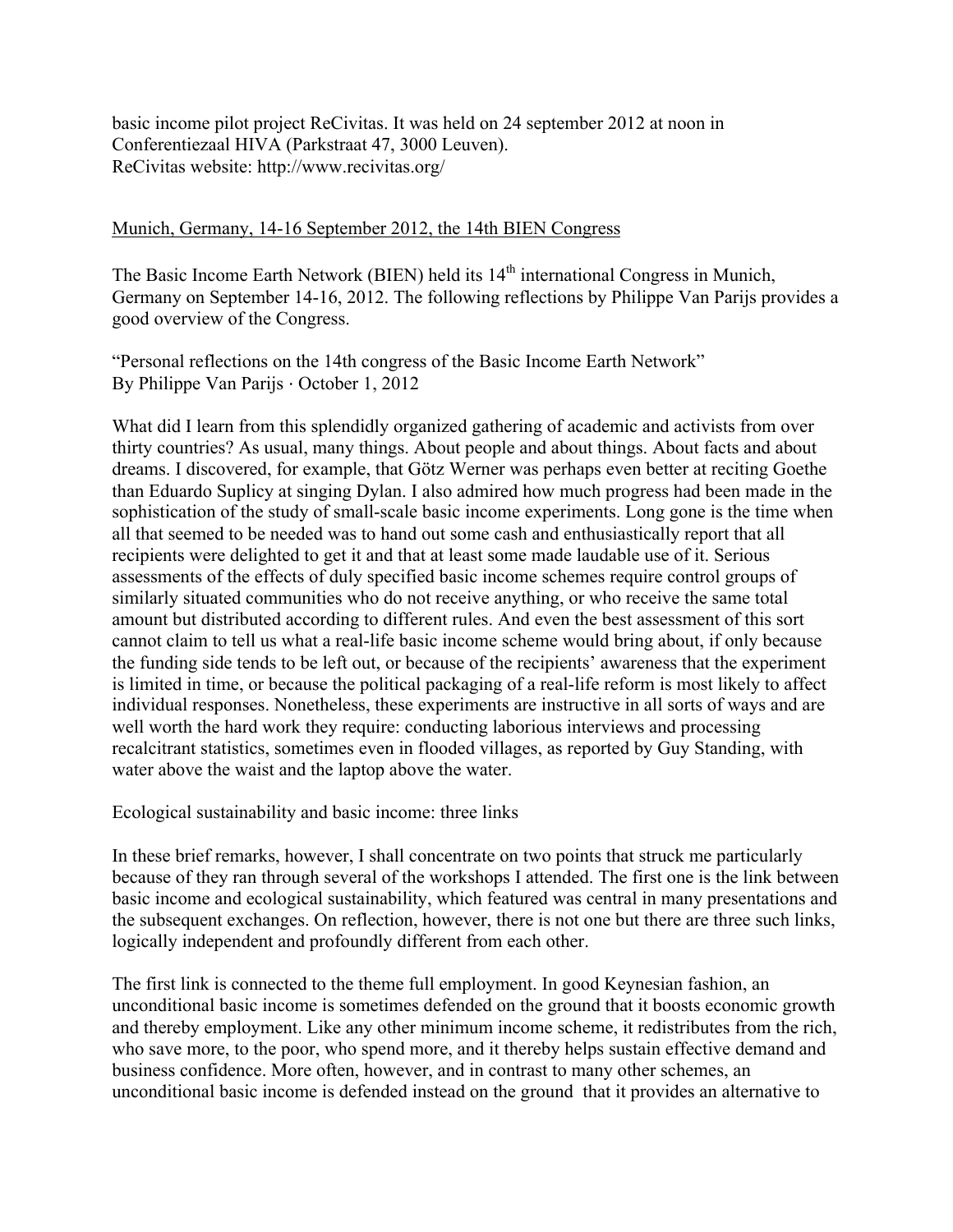the pursuit of full employment through economic growth: Freiheit statt Vollbeschäftigung. The underlying idea is that we must manage to tackle involuntary unemployment in a way that does not rely on a growth of production that constantly outpaces the growth of productivity, indeed as discussed in a fascinating session of our congress — in a way that is consistent with degrowth. This way consists in transforming both some involuntary employment and some involuntary unemployment into voluntary unemployment. Or, to put it differently, some people make themselves sick by working too much and must be enabled to work less, while others get sick because of being excluded from work and must be enabled to access the jobs freed by those working too much. There is one simple way of achieving this: an unconditional basic income. This is a conclusion reached in the early eighties by some of the earliest basic income advocates in the context of the first signs of awareness of the "limits to growth". It is also, fundamentally, the view now held by Baptiste Mylongo and the décroissants. The recognition of the right to idleness is here meant as the supply-side, anti-Keynesian, earth-friendly solution to the problem of unemployment.

The second link passes through the price mechanism. Prices are a handy tool for guiding both consumption and production. They condense in a single figure millions of data about the preferences of consumers and the scarcity of factors of production. But they can go badly wrong because they do not spontaneously incorporate either the damage inflicted on the environment or the right of unborn generations to use their share of the resources of the earth. In order to correct this twofold major defect, some prices must be dramatically increased to reflect so-called negative externalities and to protect the legitimate interests of the unborn. One salient example of this is a carbon tax sufficiently high to keep the total of emissions below the ceiling that should not be exceed, or equivalently the sale to the highest bidder of carbon emission permits whose total amounts to this ceiling. In either case, the consumers will ultimately pay the price, but something must be done with the huge proceeds. Whether at the world level or at the European level, there is one simple way, both efficient and fair, of distributing them: an unconditional basic income. The logic is fundamentally analogous to the equal distribution of the rent on land advocated in Thomas Paine's Agrarian Justice (1796). Three "eco-bonus" proposals along these lines were proposed at one of our sessions, in greatest detail by Ulrich Schachtschneider.

There is, however, yet another quite distinct link between basic income and ecological sustainability. At its core is the role that will need to be given to trans-national transfers. Those who make this third link may share with the décroissants the view that we in the "North" need to reduce our consumption. But they do not conclude that we need to reduce our working time, because there is no good reason to believe that we should reduce our production as well as our consumption. This sounds paradoxical but is easy to understand. No one visiting, for example, the Democratic Republic of the Congo can resist the conclusion that achieving a decent standard of living for all inhabitants of the world through local production within a foreseeable future is simply out of the question. This is so because of a combination of sustained demographic growth, deeply dysfunctioning and under-resourced administrative, judiciary and educational systems, and sheer climatic conditions which, in the absence of unaffordable generalized air conditioning, cannot but keep productivity down in quite a large number of countries. To believe that fair trade or the end of exploitation of the "South" by the "North" would enable these countries to get out of trouble is sheer self-serving wishful thinking. The growth of production in poor countries can and will help, of course, but access to a minimally decent living standard for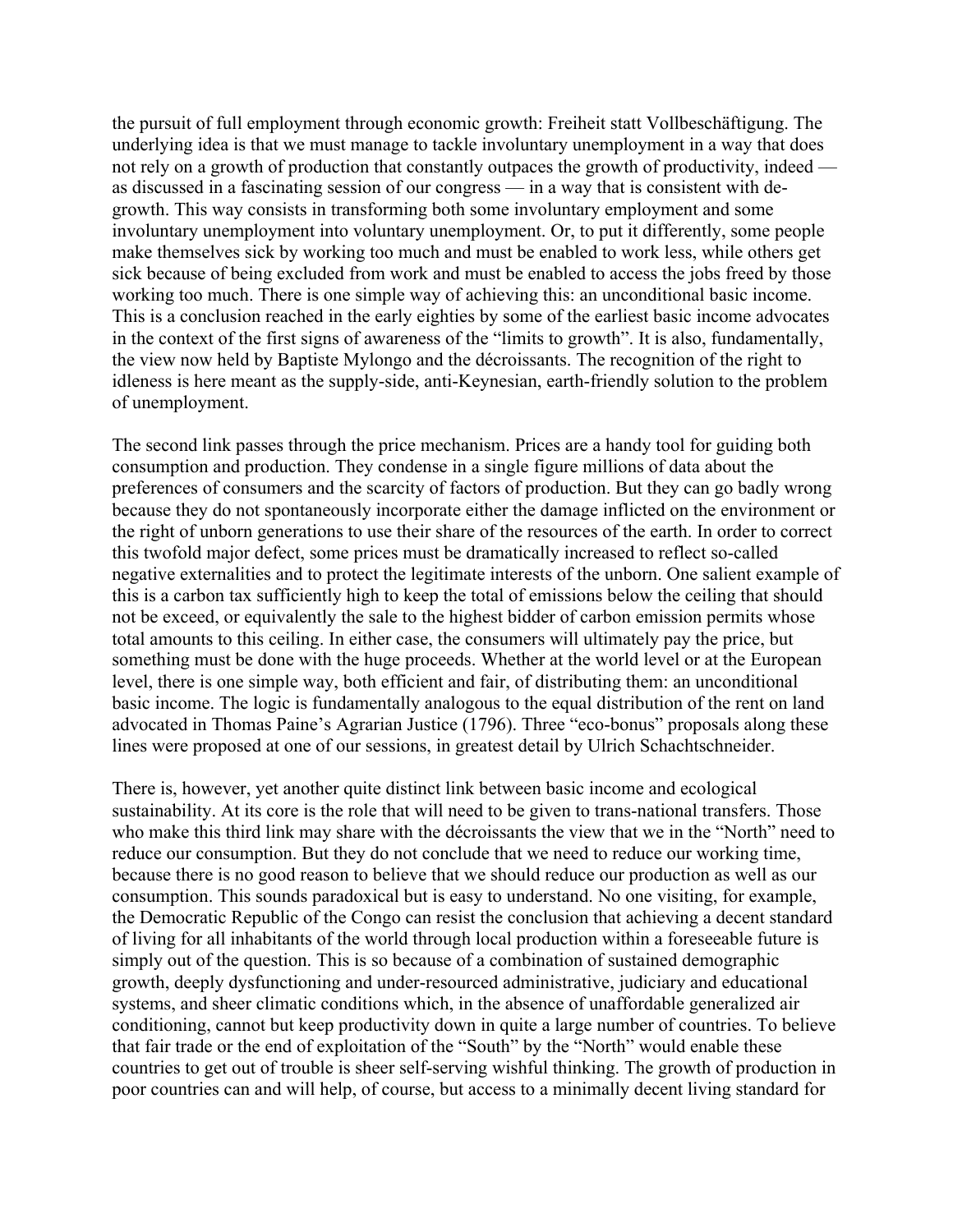all within a foreseeable future cannot count on it as its main means. It must also count on a massive dose of one or both of two other means: massive migration to the North and massive transfers to the South.

If the migration of hundreds of millions of Africans to Europe is regarded as undesirable for both the communities they leave and the communities they join, only trans-national transfers are left. And to be sustainable at a high level, such transfers arguably need to be both inter-personal (as opposed to inter-governmental) and universal (as opposed to means-tested), i.e. take the form of something like a universal basic income. As was the case with the first link I mentioned above, sustainability here requires a reduction of consumption in the North and the introduction of a basic income. But in the first case, the basic income was there to help increase the leisure enjoyed in the North, and in the second case to channel wealth to the South. Unlike the former, this latter argument, frankly, has nothing to do with what triggered my interest in basic income thirty years ago. But it is closely related to the argument I used in my contribution to one of the sessions of this congress to explain why the buffering device needed to save the euro needs to take the form of a universal basic income.[1]

#### Universality and unconditionality: the crucial conjunction

The second point I want to mention emerged particularly clearly from the session that hosted a conversation between Götz Werner, CEO of the large drugstore DM, and Wolfgang Strengmann-Kuhn, member of the Bundestag for the Green Party. A central part of the background of any discussion on social policy in Germany is the dramatic reform of the German welfare state by Gerhard Schröder's red-green government known as Agenda 2010 or Hartz IV (2005). By reducing the duration of unemployment benefits, lowering the average level of social assistance and increasing the pressure on benefit recipients to seek and accept jobs, it is fair to say that the reform has improved the competitiveness of the German economy. But in a free trade area, making one country more competitive means making the other countries less competitive, and if this free trade area is also a single currency area, this means, for these other countries, deficits in the balance of trade, persistent unemployment and a pressure to restore their competitiveness by similarly scaling down their welfare states. For this reason, Hartz IV is no small factor in the current crisis of the Eurozone.[2]

Nonetheless, it is also fair to say that nothing ever happened in Germany that was better than Hartz IV at triggering a lively basic income debate. To understand why, note, first of all, that about half the recipients of the new social assistance scheme officially called Arbeitslosengeld II (but colloquially called "Hartz IV") are at work. The reform massively extended the possibility of the Kombilohn, of low earnings combined with benefits. As such, this is not something basic income supporters should object to, as it is inherent in a universal basic income that it would generalize this possibility. But there is a major difference. Gerard Schröder himself complained that Hartz IV was "misused" by employers, as they used it to get workers into lousy jobs, with harsh conditions, no on-the-job training and no prospects of improvement. This is precisely why basic income supporters find unconditionality so important: a benefit granted to (potential) workers irrespective of whether they are willing to accept a job enhances their bargaining power and enables them to turn down poorly paid jobs of no intrinsic interest.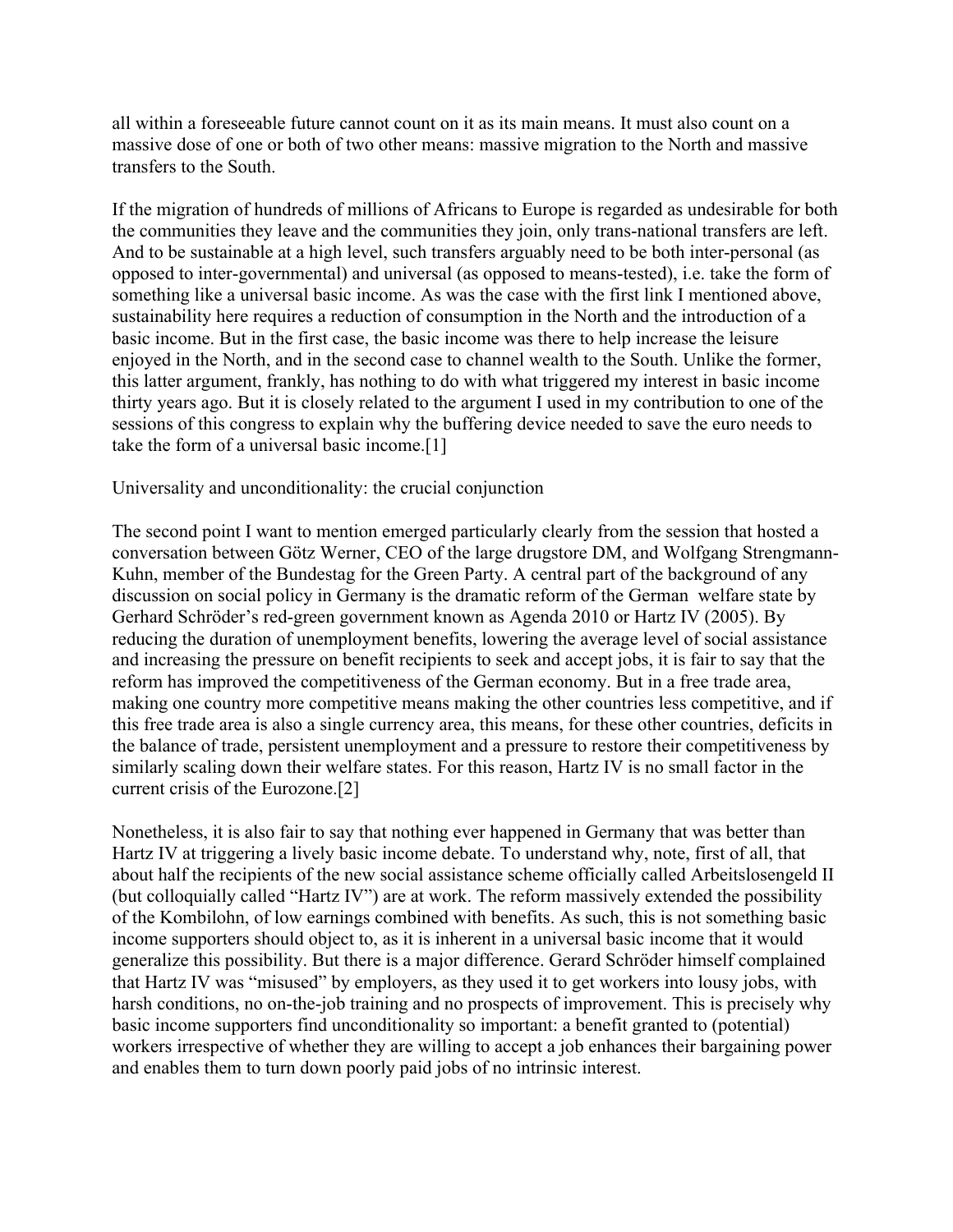Put differently, the universality of the basic income — its not being means-tested — is what enables a person to say yes to a low-paid job. Its unconditionality — its not being work-tested is what enables a person to say no to a low-paid job. Universality without unconditionality is a recipe for exploitation, because of the potential misuse of the Kombilohn by employers. Unconditionality without universality is a recipe for exclusion, because of the trap created by means-tested handouts. Instead, the conjunction of universality and unconditionality — so central to the basic income movement since its inception — is a path to emancipation. How emancipatory it can be will of course depend on its level. As stressed by Wolfgang Strengmann-Kuhn, however, the emancipatory effect starts being produced even with a level of basic income far below what would be deemed sufficient to live on for one's whole life, even in a city, even on one's own. Even a much lower universal and unconditional basic income broadens life options and thereby empowers its beneficiaries: it can make it realistic, for example, to accept an internship or an apprenticeship, or to combine further education with a part-time job, or to take the risk of becoming self-employed or of starting a cooperative, in situations in which today, in the absence of a basic income, one would be forced to accept a lousy full-time job.

A "partial" basic income, i.e. a low but genuinely universal and unconditional basic income, is therefore one obvious way in which one can move forward. But there are many others, more or less suited to local circumstances, more or less achievable in a particular political context, more or less likely to trigger a sequence of further emancipatory steps rather than unleash a damaging backlash. To move forward, we must dare to be "visionaries", as emphasized by Götz Werner, while not hesitating to be "opportunists", as demonstrated by Wolfgang Strengmann-Kuhn. Guided by our vision of a just society and a just world, we must be on the lookout for political opportunities to get closer to it, without denying the size of the challenges ahead — not least those arising from globalization — and without too much optimism about immediate success. Some good surprises are then bound to come our way…

[1] "No Eurozone without euro-dividend", downloadable from www.uclouvain.be/8609. [2] See my response to Gerard Schröder's defence of Agenda 2010 on the occasion of his visit to Brussels in April 2012 : "L'Agenda 2010: un modèle pour l'Europe?", downloadable from www.uclouvain.be/8611

# **5. Upcoming events**

### Strasbourg, France, Thursday 21st and Friday 22nd February 2013, Council Of Europe

Conference: Fight against Poverty and Inequalities from a Human Rights, Democracy and

Common Goods Perspective

[BIEN – November 2012]

This conference is part of the Council of Europe's ongoing project on the fight against poverty and inequality. Two members of BIEN's Executive Committee, Yannick Vanderborght and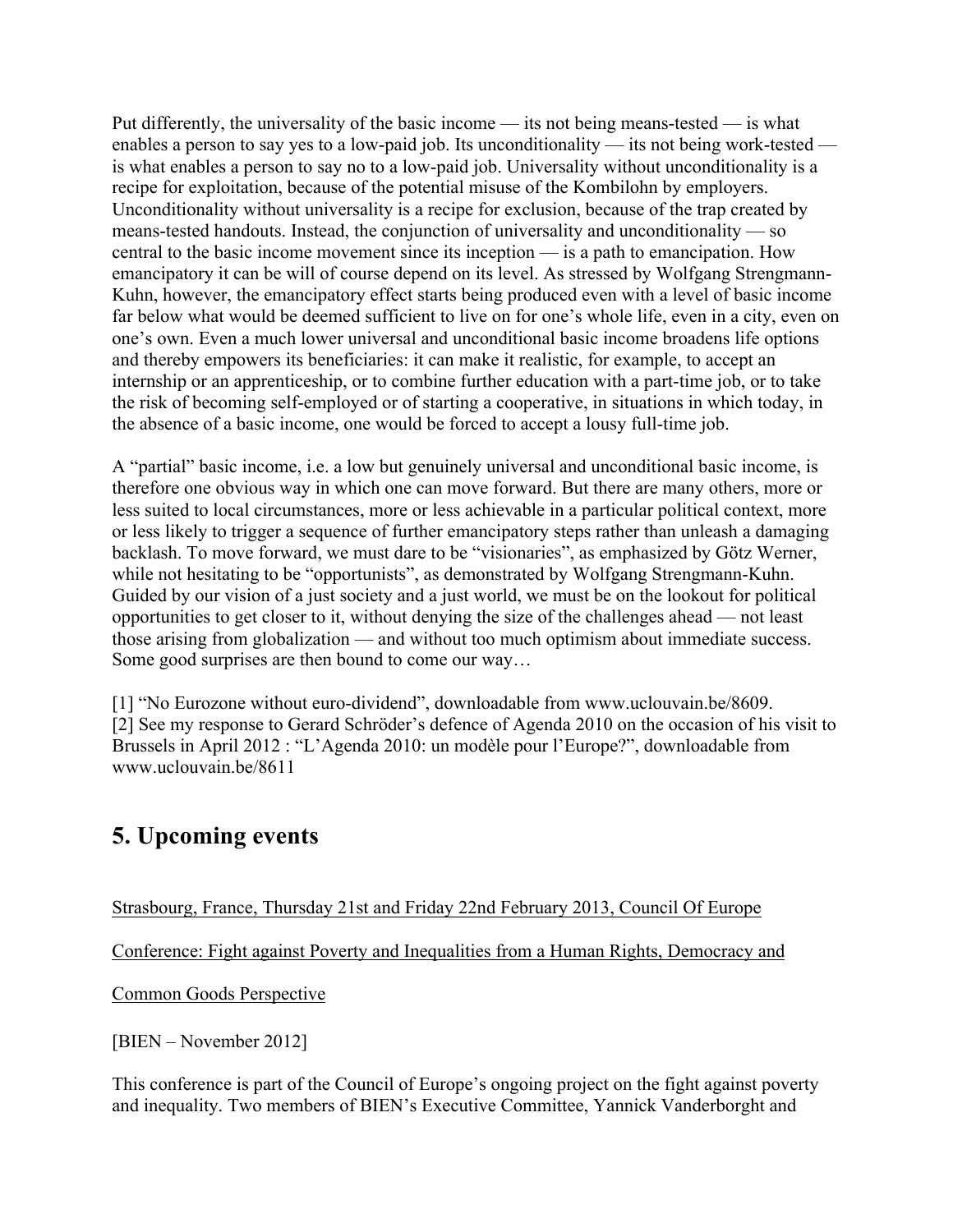Louise Haag, have been invited to participate in this project. Both will give plenary speeches at this conference, and basic income will be a major topic of discussion.

For more information go to: http://rights-poverty.eu/conference/

#### Final Call for submissions: NABIG Conference deadline November 30, 2012

[USBIG – November 2012] Twelfth Annual North American Basic Income Guarantee Congress: Basic Income and Economic Citizenship Thursday May 9th to Saturday May 11th, 2013 Sheraton Hotel and Towers, New York City

The Twelfth Annual North American Basic Income Congress, *Basic Income and Economic Citizenship*, will take place in New York City on Thursday, May 9<sup>th</sup> through Saturday, May 11<sup>th</sup>, 2013. The congress is organized by the U.S. Basic Income Guarantee Network (USBIG) in cooperation with the Basic Income Canada Network (BICN/RCRG), and will be held in conjunction with the Annual Meeting of the Eastern Economic Association (EEA). Attendees at the North American Basic Income Congress are welcome to attend any of the EEA's events.

Featured speakers include **Carole Pateman***,* UCLA and Cardiff University, co-author of *Basic Income Worldwide: Horizons of Reform*; **Sheri Berman**, Barnard College, author of *The Primacy of Politics: Social Democracy and the Making of Europe's Twentieth Century*; **Jurgen De Wispelaere**, McGill University, co-editor of *The Ethics of Stakeholding*; **David Casassas**, University of Barcelona, co-editor of *Basic Income in the Age of Great Inequalities*; **James Riccio**, MDRC, co-author of "Toward Reduced Poverty Across Generations: Early Findings from New York City's Conditional Cash Transfer Program;" **Darrick Hamilton**, The New School, co-author of "Can 'Baby Bonds' Eliminate the Racial Wealth Gap in Putative Post-Racial America?" and **Evelyn Forget**, University of Manitoba, author of "The Town with No Poverty: A history of the North American Guaranteed Annual Income Social Experiments."

All points of view are welcome, and proposals from any discipline are invited. For more information see the call for papers at: www.usbig.net.

Or contact the congress organizer, Almaz Zelleke of USBIG, at azelleke@gmail.com.

DEADLINE FOR PROPOSALS: November 30th, 2012

#### Donate to the NABIG Congress

The USBIG Network has started a We Pay Campaign for the next North American Basic Income Guarantee Congress. We Pay allows organizations like USBIG to collect money from donors for a cause without a formal structure (which USBIG lacks). The campaign hopes to raise \$2,500 to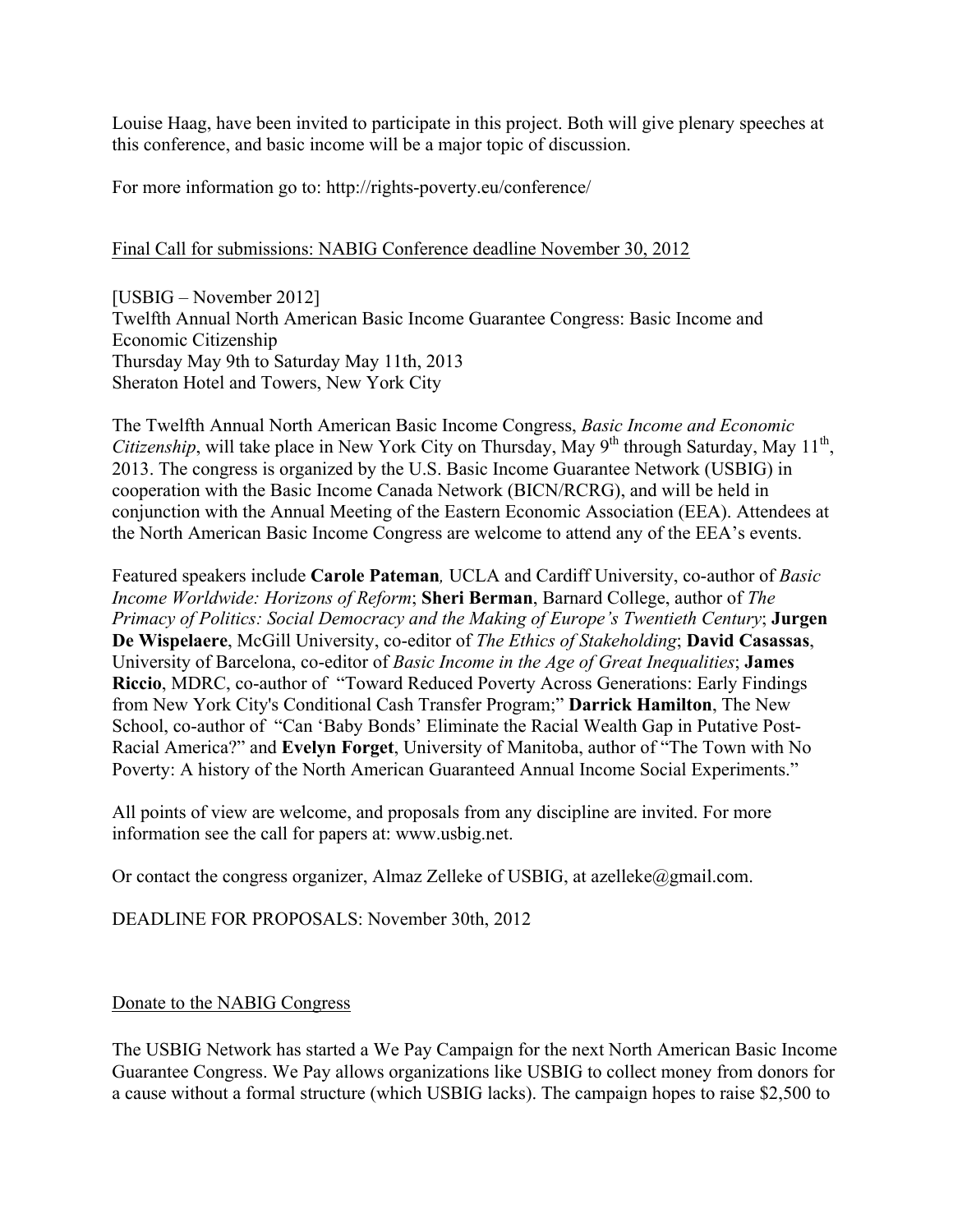pay part of the travel and registration expenses for featured speakers, students, or low-income presenters, and perhaps to host a modest reception during the conference.

You can donate to the We Pay Campaign at: https://www.wepay.com/x56f1op/donations/usbig-2013-congress

#### Host named for 2014 BIEN Congress

[BIEN – November 2012]

The Basic Income Earth Network (BIEN) has named the Basic Income Canada Network as the host of the 15<sup>th</sup> BEIN Congress, which will take place in Ottawa, Ontario in the spring or summer of 2014. Kelly Ernst, of Sheldon Chumir Foundation for Ethics in Leadership, will chair the Local Organizing Committee (LOC). Other members of the LOC include Jurgen de Wispelaere, Kizzy Paris, Jenna van Draanen, Linda Lalonde, Myron Frankman, Tim Rourke, and Sharon Murphy. The LOC will name a date and a venue for the conference within the next six months and release a call for submissions sometime in 2013. For more information about the organizational efforts that will bring congress into being in a little more than 18 months, contact: Kelly Ernst <kernst@chumir.ca>

# **6. Videos**

#### Video with results of basic income pilot project in India

USBIG - September 22, 2012

This video explains the results of the Indian basic income pilot project. It includes interviews with participants in the study.

http://www.youtube.com/watch?v=ItkZ5b-C3Nw

Video: Basic Income Visualized

USBIG - October 18, 2012

European Alternatives has posted an attractive animated video presenting reasons for Basic Income on YouTube. In English, with Italian subtitles, it is currently being used to support the Italian campaign for a minimum income. According to European Alternatives, "Anyone is welcome to use and disseminate the video for our common cause."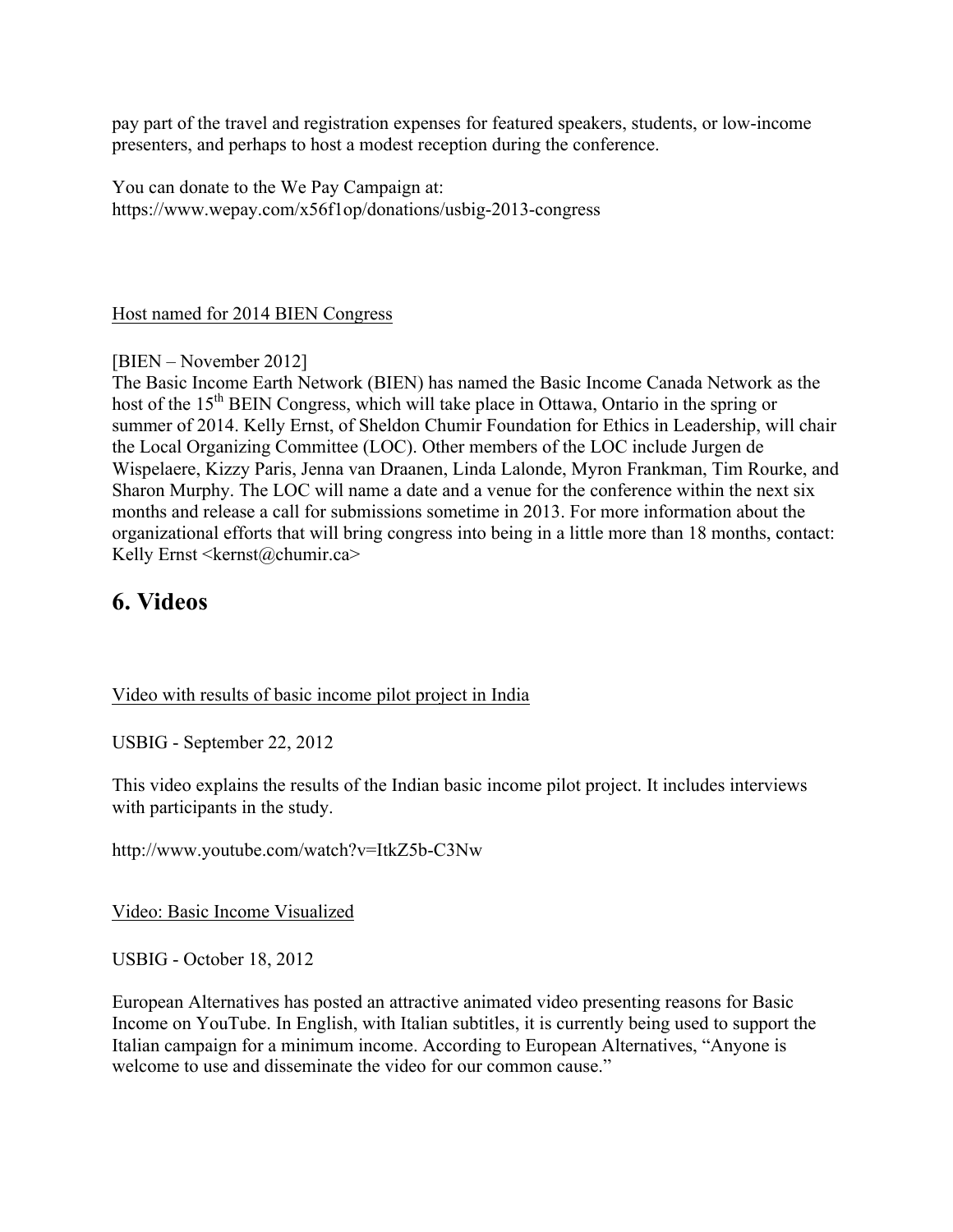#### http://www.youtube.com/watch?v=zxBbi3hlXkU

#### Video: Milton Friedman discusses NIT

[USBIG – October 2012] In this 15-minute video Milton Friedman discusses the Negative Income Tax in an interview with William F. Buckley. It's posted on the libertarian/conservative website, "LibertyPen."

http://libertypenblog.blogspot.com/2012/05/video-milton-friedman-negative-income.html

#### Basic Income in Brazil: Video of a session a the BIEN Conference in Munich, September 2012

[BIEN – October 2012] This video is 90 minutes long. It includes presentations by Senator Eduardo Suplicy and two others. It is posed on the website FirstPost.com.

http://www.firstpost.com/topic/place/austria-basic-income-and-its-implementation-in-brazileduardo-suplic-video-NLndVviBgmk-138-15.html

#### Video: Basic Income in India Presentation on BIEN Congress 2012 in Munich Germany

[BIEN – October 2012]

This 85-minute video is of a session at the 2012 BIEN Congress in Munich. Participants include Renana Jabhvala, Guy Standing, abd Shikha Joshi. It was posted on YouTube by Friedel Hans.

http://www.youtube.com/watch?v=a6mYSNpcscQ

#### Video: Incremental Steps to Basic Income in USA Canada Europe BIEN Grundeinkommen

Congress2012 in Munich Part10

[BIEN – October 2012]

This 75-minute is from a session at the BIEN Congress in Munich in September 2012. Presenters include Almaz Zelleke, BIEN New York, James Mulvale, BIEN Executive Committee Canada and Wouter van Ginneken, Divonne-les-Bains, France. It was posted on YouTube by Friedel Hans.

http://www.youtube.com/watch?v=6IKbzInMUnc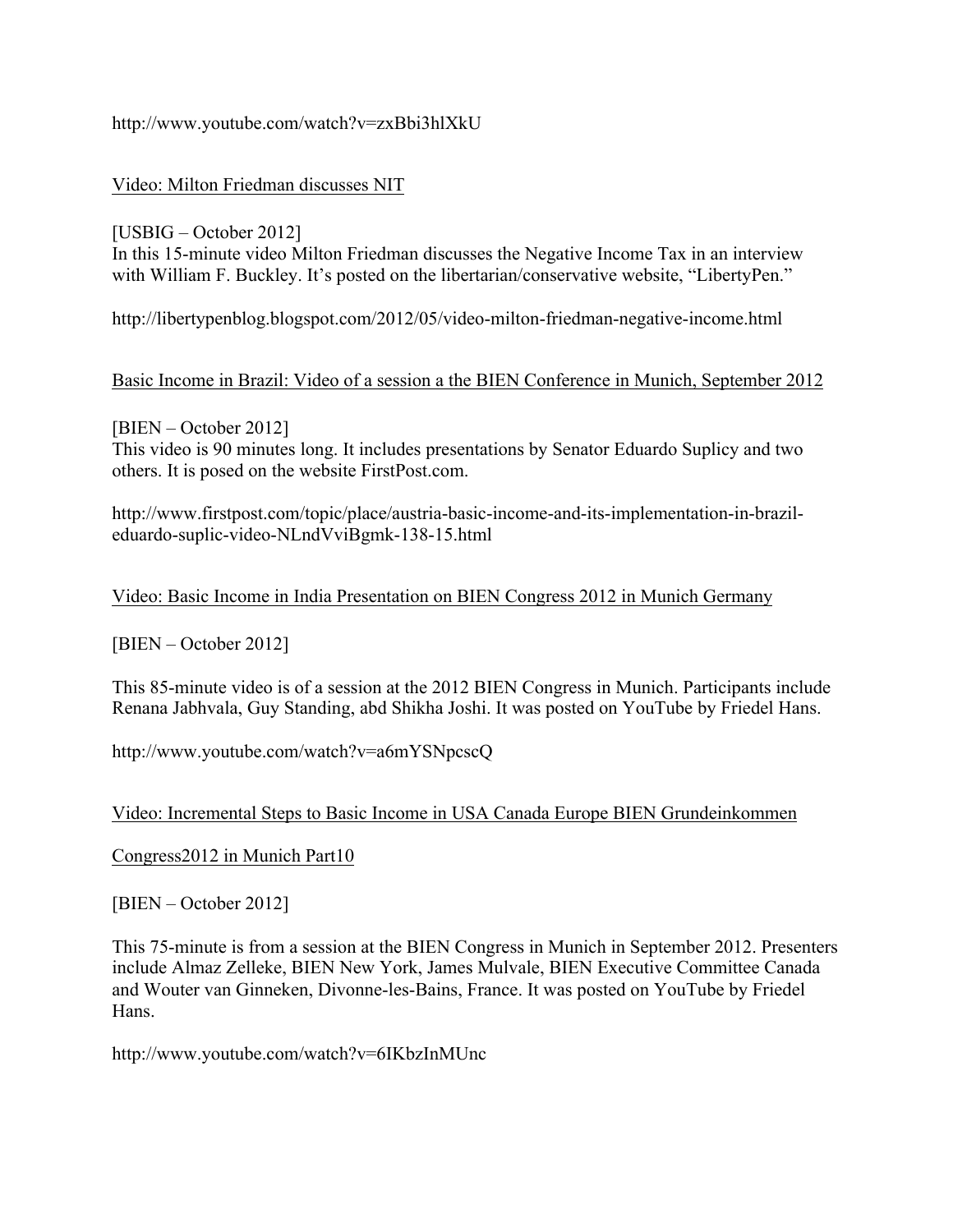#### Video: Pathways to a Basic Income Earth Network.

#### [BIEN – October 2012]

This 90-minute video is from a Session at the BIEN Congress in Munich, Germany on September 14, 2012. Participants include Bruna Augusta Perreira, Luis Henrique da Silva Paiva, Rolf Künnemann, Eduardo Suplicy. It was posted on YouTube by Friedel Hans.

http://www.youtube.com/watch?v=2uSb57jHDrA&feature=relmfu

#### VideoAttac: YouTube Channel has dozens of videos on BIG

[BIEN – October 2012]

This YouTube channel has dozens of videos on BIG, some in English and some in German.

http://www.youtube.com/user/videoattac

Videos: Senator Hugh Segal (Canada)

[BICN – November 2012]

Two videos on Guaranteed Annual (Basic) Income in the Canadian context, featuring Senator Hugh Segal, can be found on the TVO website:

What Do You Think of "Guaranteed Annual Income"? (2 minutes) http://theagenda.tvo.org/blog/agenda-blogs/what-do-you-think-guaranteed-annual-income

Politics Around Poverty (49 minutes): http://ww3.tvo.org/video/184975/politics-around-poverty

# **7. WRITERS AND VOLUNTEERS NEEDED for BI News, the**

# **BIEN NewsFlash, and affiliate newsletters**

Volunteers are needed to write for BI News, the BIEN NewsFlash, and the USBIG Newsletter. All of the news you read here is written by a group of volunteers. We need more writers for our team. As a writer you get: byline, feedback on your writing, and a chance to help the global basic income movement. If you're interested, please email Karl@widerquist.com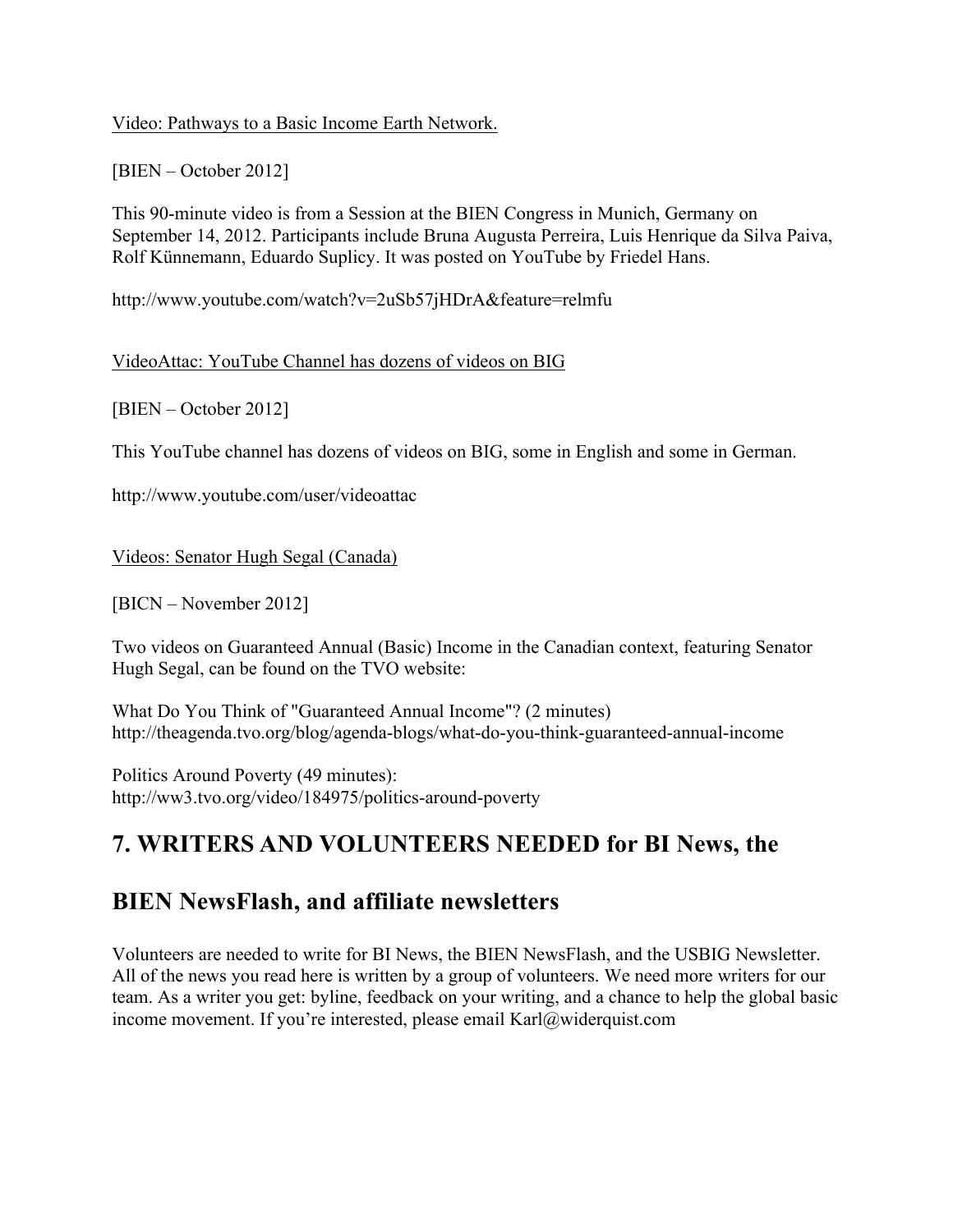## **8. New Links**

Basic Income: "Basic Income would cure most of our current economic problems."

[USBIG – November 2012] This page on Scoop.it has links to dozens of websites discussing basic income. It's curated by Bipedal Joe and online at: http://www.scoop.it/t/basicincome/

Citizen-Ownership Democracy: Where citizens get a direct and equal share…

[USBIG – November 2012] This website has several posts on Basic Income: http://cod-democracy.blogspot.com/

### **9. About the Basic Income Earth Network**

#### **Co-chairs:**

Ingrid VAN NIEKERK ivanniekerk@epri.org.za, Economic Policy Research Institute, Cape Town, South Africa Karl WIDERQUIST Karl@Widerquist.com, Georgetown University, SFS-Qatar

Further details about **BIEN's Executive Committee and International Board** as well as further information about the **Recognised National Networks** can be found on our website www.basicincome.org

#### **MEMBERSHIP**

All life members of the Basic Income European Network, many of whom were non-Europeans, have automatically become life members of the Basic Income Earth Network. To join them, just send your name and address (postal and electronic) to Almaz Zelleke  $\langle$ azelleke $\langle$ @gmail.com>, Secretary of BIEN, and transfer EUR 100 to BIEN's account 001 2204356 10 at FORTIS BANK (IBAN: BE41 0012 2043 5610), 10 Rond-Point Schuman, B-1040 Brussels, Belgium. An acknowledgement will be sent upon receipt.

BIEN Life-members can become "B(I)ENEFACTORS" by giving another 100 Euros or more to the Network. The funds collected will facilitate the participation of promising BI advocates coming from developing countries or from disadvantaged groups.

For a list of members and B(I)Enefactors go to www.basicincome.org.

News on basic income is posted as it happens on BInews.org.